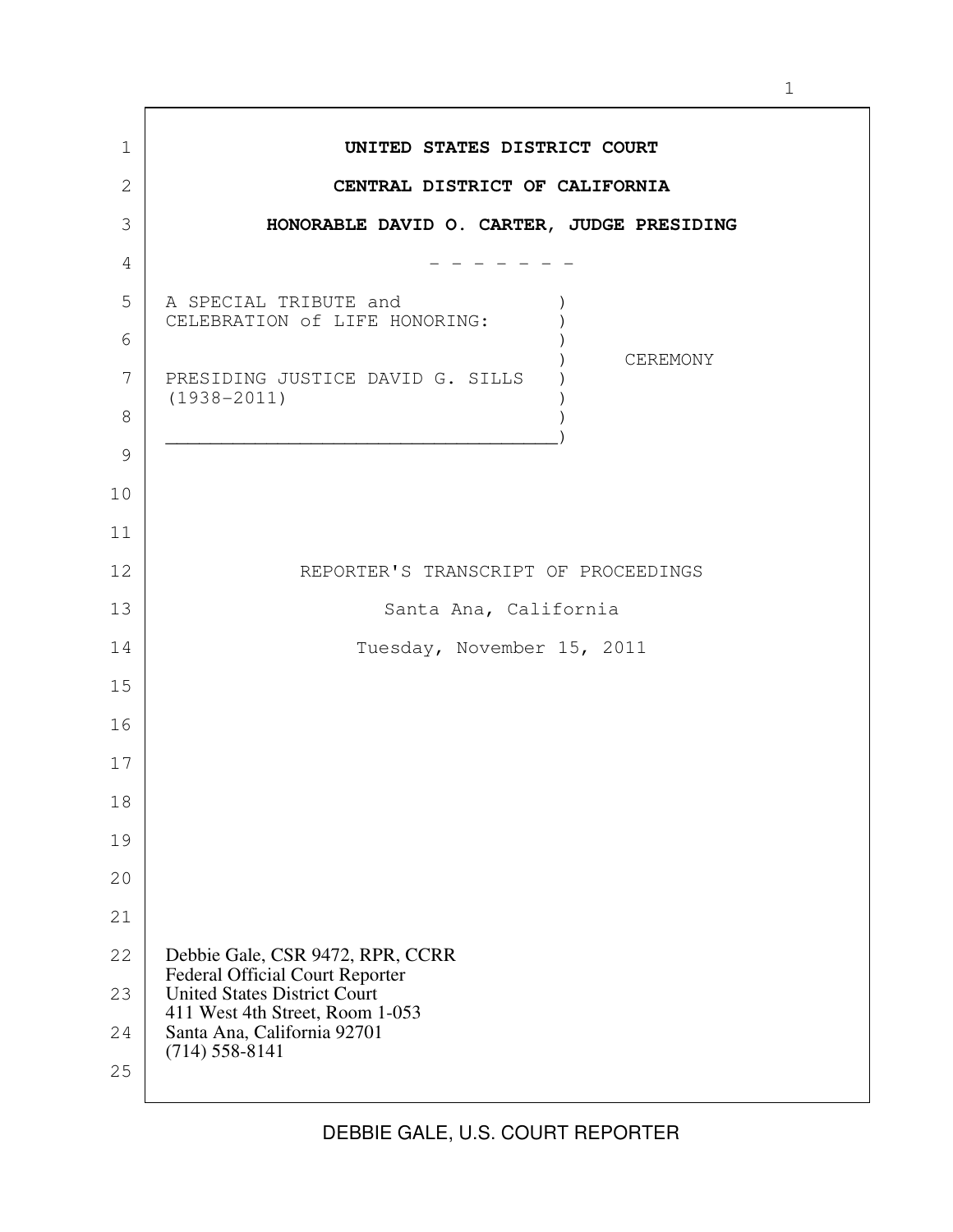| $\mathbf 1$ | INDEX                                                                        |                |
|-------------|------------------------------------------------------------------------------|----------------|
| 2           | <b>PROCEEDINGS</b>                                                           | <b>PAGE</b>    |
| 3           | Calls to Order                                                               | 3              |
| 4           | Presentation of Colors                                                       | 4              |
| 5           | Saddleback Master Chorale                                                    | $\overline{4}$ |
| 6           | Opening Remarks by Honorable David O. Carter                                 | 4              |
| 7           | Welcome by John Hueston                                                      | 6              |
| 8           | Remarks by Honorable Tani Cantil-Sakauye                                     | 7              |
| 9           | Remarks by Honorable William F. Rylaarsdam                                   | 9              |
| 10          | Remarks by Richard A. Derevan, Esq.                                          | 14             |
| 11          | Remarks by Senator Joseph L. Dunn (Ret.), Esq.                               | 18             |
| 12<br>13    | Remarks by Brigadier General Francis E. Quinlan,<br>U.S. Marine Corps (Ret.) | 24             |
| 14          | Remarks by The Honorable Andrew J. Guilford                                  | 28             |
| 15          | Retiring of the Colors                                                       | 33             |
|             | Adjournment                                                                  | 34             |
| 16          |                                                                              |                |
| 17          |                                                                              |                |
| 18          |                                                                              |                |
| 19          |                                                                              |                |
| 20          |                                                                              |                |
| 21          |                                                                              |                |
| 22          |                                                                              |                |
| 23          |                                                                              |                |
| 24          |                                                                              |                |
| 25          |                                                                              |                |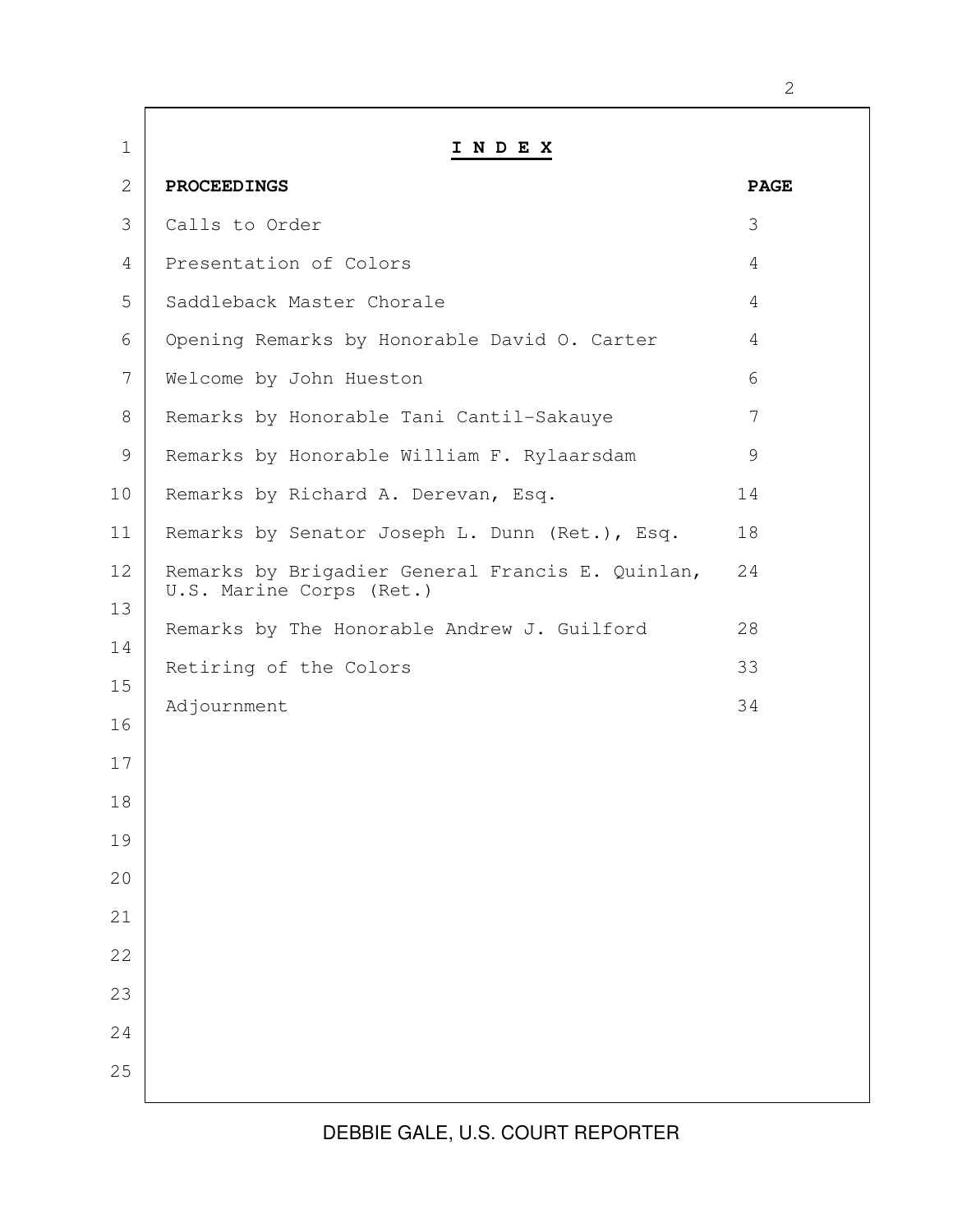|       | $\mathbf 1$  | SANTA ANA, CALIFORNIA, TUESDAY, NOVEMBER 15, 2011           |
|-------|--------------|-------------------------------------------------------------|
|       | $\mathbf{2}$ | <b>CEREMONY</b>                                             |
| 03:57 | 3            | (Proceedings begin at 3:59 p.m.)                            |
| 03:57 | 4            | CALLS TO ORDER                                              |
| 03:59 | 5            | U.S. MARSHAL: All rise.                                     |
| 03:59 | 6            | In the presence of our flaq, emblematic of the              |
| 03:59 | 7            | Constitution, and remembering the principles for which      |
| 03:59 | 8            | it stands, the United States District Court is now in       |
| 03:59 | 9            | session.                                                    |
| 03:59 | 10           | The Honorable David O. Carter, Judge, presiding.            |
| 03:59 | 11           | COURT OF APPEAL SENIOR DEPUTY CLERK:<br>The Court           |
| 03:59 | 12           | of Appeal, Fourth Appellate District, Division Three is now |
| 03:59 | 13           | in special session. The Honorable William F. Rylaarsdam,    |
| 03:59 | 14           | Acting Presiding Justice, presiding.                        |
| 03:59 | 15           | We welcome the Chief Justice of California, the             |
| 03:59 | 16           | Honorable Tani Cantil-Sakauye.                              |
| 03:59 | 17           | JUDGE CARTER: We're going to invite all of you to           |
| 03:59 | 18           | remain standing for the presentation of the colors by the   |
| 04:00 | 19           | Marines of the Second Battalion, 23rd Regimen.              |
| 04:00 | 20           | After the presentation of the colors, please                |
| 04:00 | 21           | remain standing for the playing of our national anthem and  |
| 04:00 | 22           | for playing of America the Beautiful.                       |
| 04:00 | 23           | Today we're joined by the Saddleback Master                 |
| 04:00 | 24           | Chorale. And it's led by Director Charles Stevenson.        |
| 04:00 | 25           | Present the colors.                                         |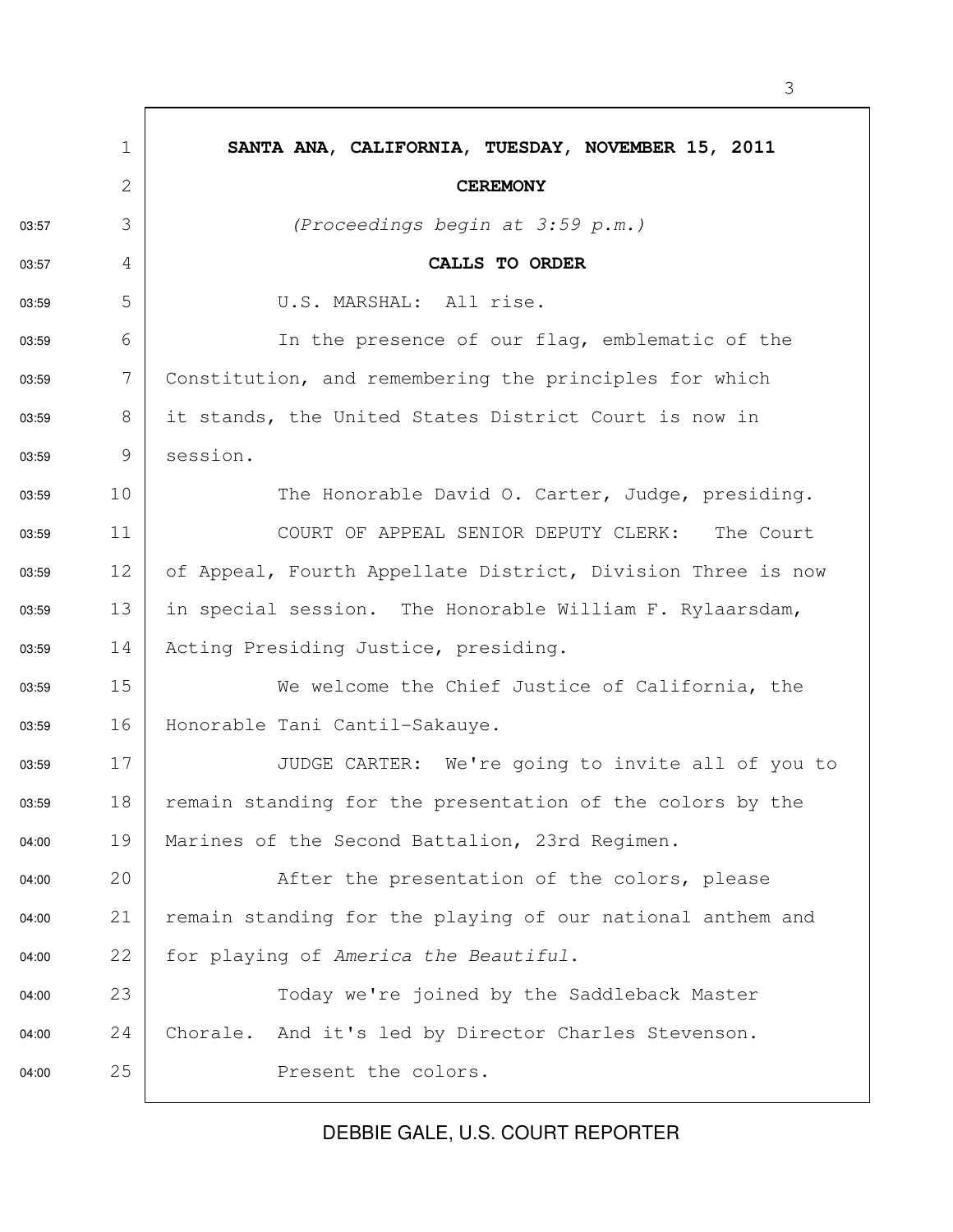04:00 1 | (Presentation of colors by United States 04:00 2 Marine Corps.) 04:01 3 | Ginging of national anthem by Saddleback 04:01 4 Master Chorale.) 04:02 5 | (Singing of America the Beautiful by 04:02 6 | Saddleback Master Chorale.) 04:06 7 **OPENING REMARKS** 04:06 8 | JUDGE CARTER: If you would please be seated. 04:07 9 Well, first, welcome to all of you: The legal 04:07 10 community and friends here in Orange County. 04:07 11 This is truly an historic honor and occasion, a  $04:07$  12 colleague, who is referred to oftentimes by all of us as 04:07 13 | "Justice David Sills," sometimes by others of us as "Captain 04:07 14 David Sills," United States Marine Corps, but by all of us 04:07 15 in this room as a true and dear friend. 04:07 16 It's unprecedented that the California Court of 04:07 17 Appeal and the United States Federal Court would join 04:07 18 together in such a ceremony. It's literally a first. But 04:07 19 what makes this so absolutely special today is the honor of 04:07 20 having David's wife Susan Sills with us. She was escorted 04:07 21 by Captain Tetzloff of the United States Marine Corps to 04:08 22 start our ceremony today. 04:08 23 Susan, we're honored to have you. These accolades 04:08 24 that are about to be really lavished upon David because 04:08 25 they're so well deserved and so well earned today is really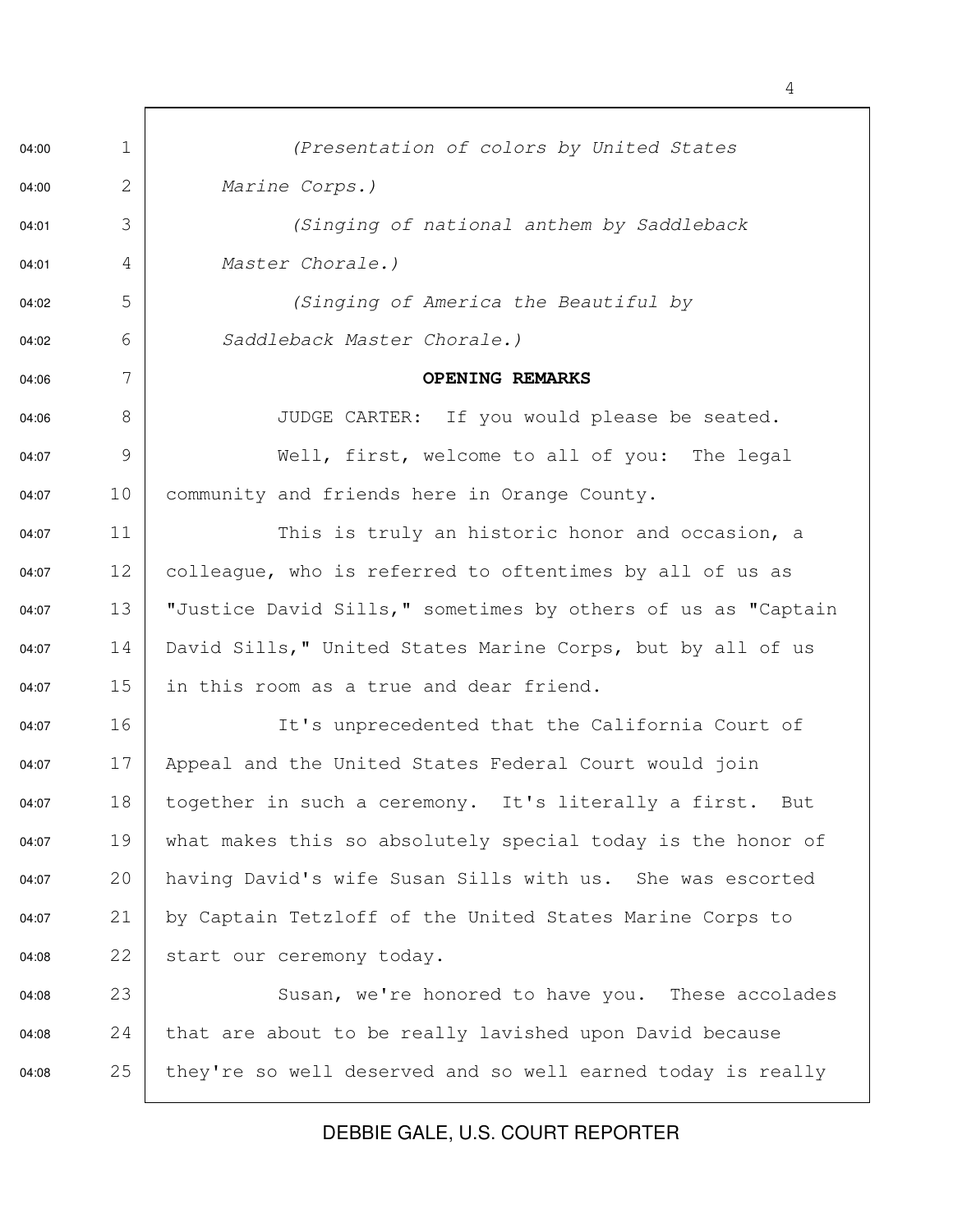04:08 1 an outpouring of our affection for you, for your quidance, 04:08 2 wisdom, gentleness, love from a colleague/friend that we 04:08 3 | simply knew as "David."

04:08 4 We're especially honored to have the Chief Justice 04:08  $\overline{5}$  of the California Supreme Court, who's an absolutely 04:08 6 gracious, gracious person, and Justice Bill Rylaarsdam,  $04:08$  7 who's been a friend.

04:08 8 I don't think we need to be reminded of the 04:08 9 following: If Lincoln could change the history of the world 04:08 10 with a few words in Gettysburg in less than two and a half 04:08 11 minutes, our speakers today will take less than five 04:08 12 minutes.

04:08 13 (Laughter in the courtroom.)

04:08 14 JUDGE CARTER: Because at 5:00 o'clock, we will 04:08 15 promptly gather at the corner and go across for a very 04:08 16 special ceremony presented by the United States Marine 04:08 17 Corps.

04:08 18 | Without further introduction, I want to introduce 04:08 19 John Hueston -- I refer to him as "Local Boy "-- President 04:08 20 of the Orange County Bar Association. I don't think John 04:08 21 | needs any introduction other than he represents the 04:08 22 thousands and thousands of people in our legal community, 04:09 23 this wonderful community. 04:09 24 John.

04:09 25 MR. HUESTON: Thank you, Judge Carter.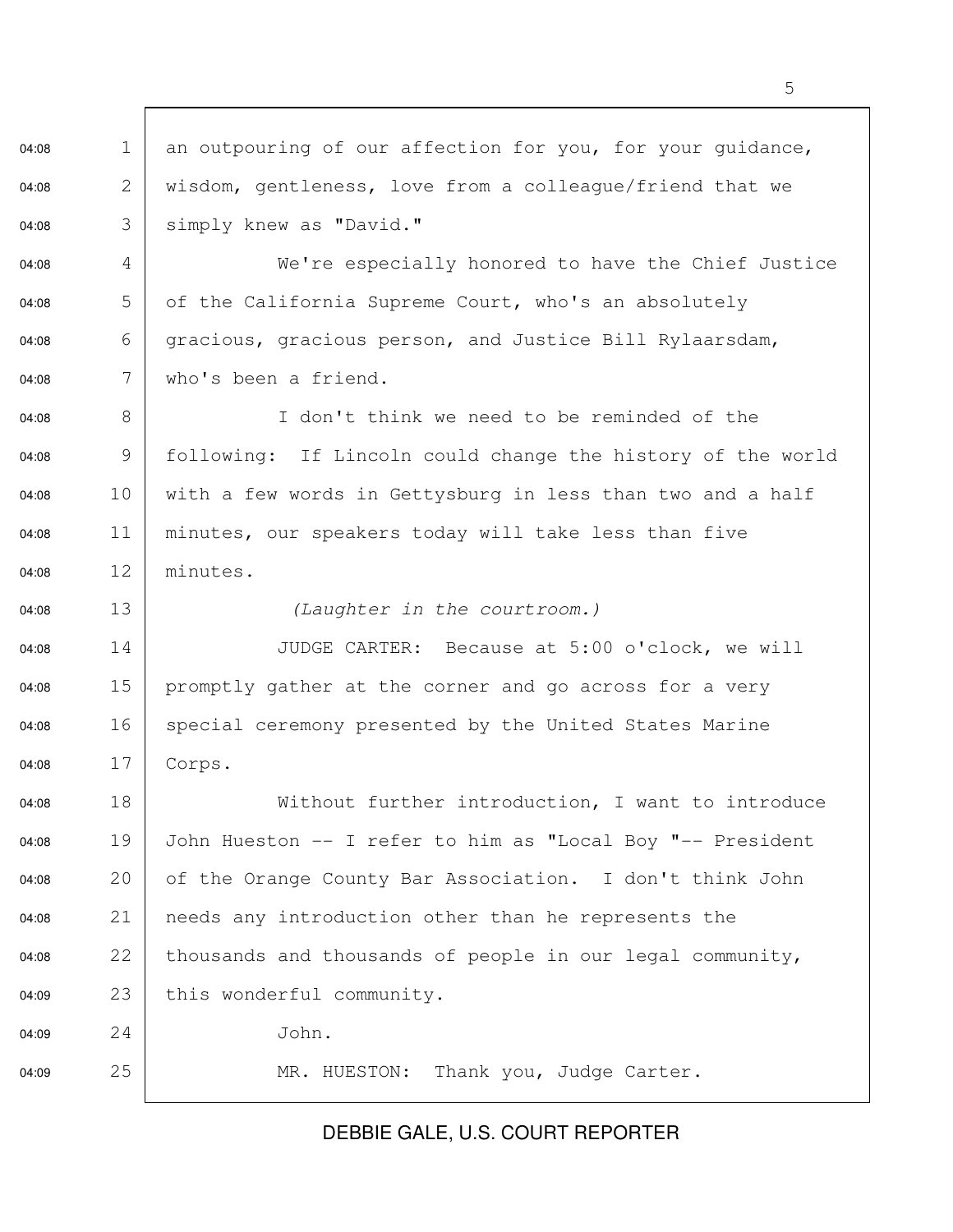04:09 1 **WELCOME** 04:09 2 MR. HUESTON: Welcome, everyone, to this very 04:09 3 | special tribute and celebration of life, honoring Presiding 04:09 4 Justice David Sills. It's my honor to introduce each of the 04:09 5 distinguished speakers today. Each one deserves a 04:09 6 comprehensive introduction, the likes of which I cannot give 04:09  $\begin{array}{c|c} \hline 7 & \text{today.} \end{array}$  I've been threatened with collective contempt of 04:09 8 over 50 Courts and Judge Carter if I go on at length, so I 04:09 9 | will dive right into it and try to keep within your time 04:09 10 constraints. 04:09 11 First, it is a great honor to have the Chief 04:09 12 Justice visit us in Orange County again. Chief Justice 04:09 13 Cantil-Sakauye has served more than 20 years on California 04:09 14 appellate and trial courts. She is the first Asian-American 04:09 15 to lead the State's judiciary. In addition to serving as 04:09 16 Chief Justice of the California Supreme Court, she oversees 04:09 17 the statewide judiciary that includes more than  $1,700$ 04:09 18 judges, several hundred other judicial officers, 21,000 04:10 19 court employees, and a budget of roughly \$4 billion that 04:10 20 she's desperately attempting to preserve. 04:10 21 She's already shown her dedication to the courts 04:10 22 in her relatively short tenure by her active work on the  $04:10$  23 ground around the state. Many of you know that she just 04:10 24 visited last week, here in our Fourth District, Division 04:10 25 Three Court of Appeal. She's also equally dedicated to the

DEBBIE GALE, U.S. COURT REPORTER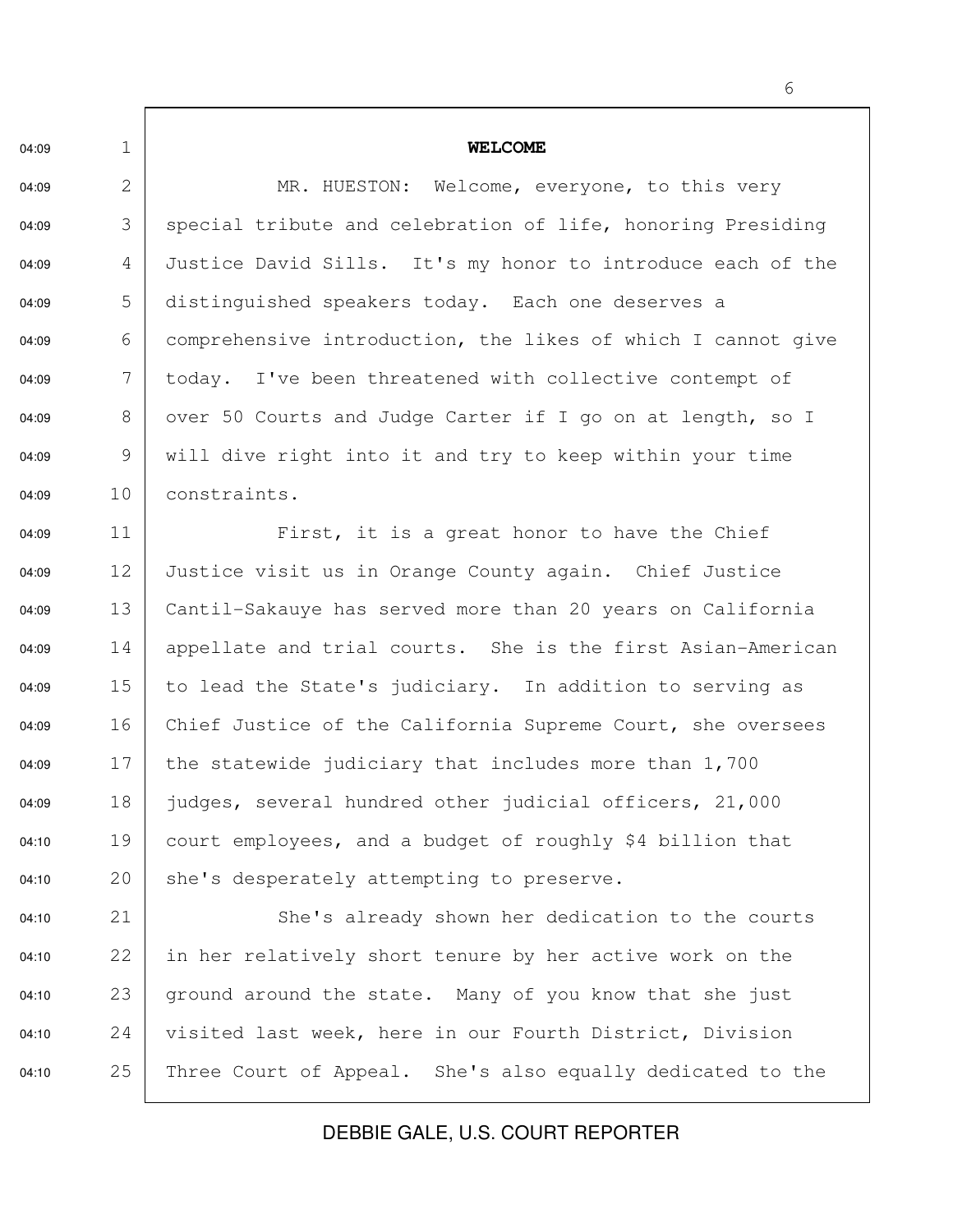04:10 1 | individuals serving so hard in the name of our courts. And 04:10 2 she's showing and demonstrating her commitment again by 04:10 3 honoring us with her presence in this special celebration. 04:10 4 Please join me in welcoming the Chief Justice. 04:10 5 | (Applause in the courtroom.) 04:10 6 | JUDGE CARTER: There are exceptions to every rule. 04:10  $7$  The Chief Justice is granted as much time as she would like. 04:10 8 | Claughter in the courtroom.) 04:10 9 **REMARKS** 04:10 10 CHIEF JUSTICE CANTIL-SAKAUYE: Really, I come here  $04:10$  11 in humility and out of tremendous respect for a remarkable 04:11  $12 \mid$  man. I do not come alone. I come with the admiration, 04:11 13 affection and respect from the California Supreme Court, the 04:11 14 | California Judicial Council, and the Administrative Office 04:11 15 of the Courts. 04:11 16 | I come here because today we honor a remarkable  $04:11$  17 man. We honor a man whose work and whose concern and  $04:11$  18 courage will live on. And I have only a few words to say in 04:11 19 that respect. I know that he will live on in his work. 04:11 20 Justice Sills, in his lifetime, authored over 2400 opinions,  $04:11$  21 400 published. The precedent he set in emerging law, in 04:11  $22$  surrogacy, land use, election law, and family law will 04:11 23 forever guide us in our decision making in California.  $04:11$  24 He also worked, as many of you already know, ten 04:11 25 years in service to the City of Irvine, four times as mayor.

DEBBIE GALE, U.S. COURT REPORTER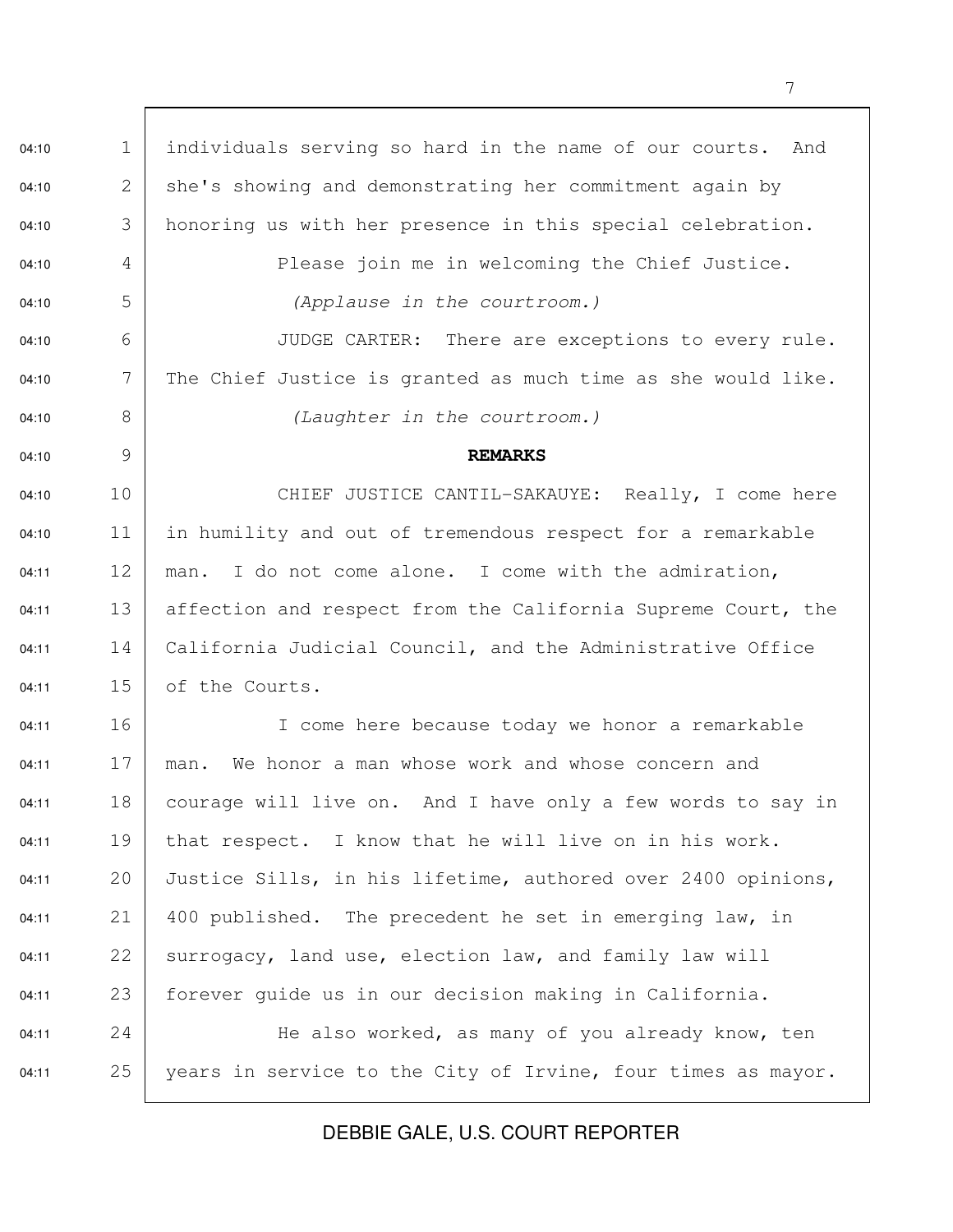04:11 1 and we've also heard reference to his work serving this 04:12 2 country, protecting our freedoms as a Captain in the Marine 04:12 3 | Corps. His work will live on.

04:12 4 He will also live on through his efforts across 04:12  $\overline{5}$  the street. He took on a project that usually is outside 04:12  $\begin{array}{c|c|c|c|c|c} \hline \text{6} & \text{the reach of most justices and judges, and put together a} \end{array}$ 04:12  $\boxed{7}$  building from the ground up with hands-on, with incredible 04:12  $\begin{array}{|l|} 8 & \text{attention to detail.} \end{array}$  And we have for that now the beautiful 04:12 9 court building across the street. I was just there, and I 04:12 10 know in every detail and in every honor that Justice Sills 04:12 11 lives on. And he also lives on, as we know, in our hearts,  $04:12$  12 based on those here today because of his affection, his 04:12 13 courage, because we are his friends, and because he will 04:12 14 live on forever in memories in our hearts.

04:12 15 But I also want to take a moment to really extend 04:12 16  $\vert$  my support and respect for the courage and compassion of 04:12  $17$  Susan in these last few months, but also for the lifetime 04:12  $18$  you spent with Justice Sills. Because all of us know that a  $04:13$  19 hero in public life, a hero on the courts, and a hero in our 04:13 20 U.S. armed services, always has another hero; and we know 04:13 21 | that, throughout it, it was you, Susan. So again, with 04:13 22 great respect and honor, we, the California Supreme Court, 04:13 23 the Judicial Council and the Administrative Office of the 04:13 24 Courts, salute you as well. 04:13 25 Thank you.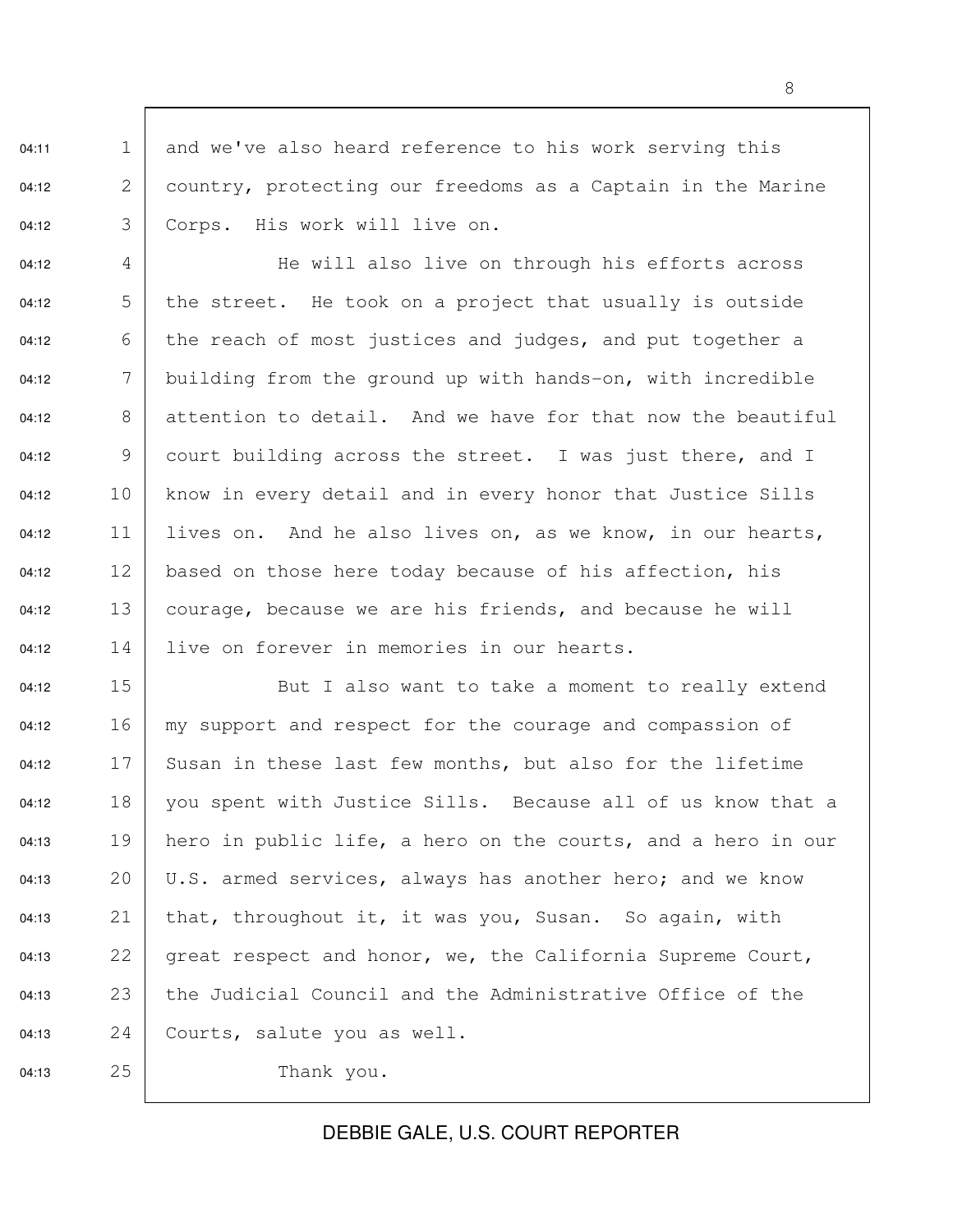04:13 1 | (Applause in the courtroom.) 04:13 2 MR. HUESTON: It is now my honor to introduce 04:13 3 Acting Presiding Justice William Rylaarsdam. Justice 04:13 4 Rylaarsdam served as a Superior Court judge for 04:13 5 approximately ten years before he was appointed an associate 04:13 6 justice of the Court of Appeal in 1995. Justice Rylaarsdam 04:13  $\vert$  has always attempted to give back to his legal community. 04:13  $\begin{array}{c|c} 8 & \text{Over the years, he has published over 60 articles, served as} \end{array}$  $04:13$  9 an adviser to the Executive Committee of the Litigation 04:13 10 Section of the State Bar. He writes a monthly newsletter on 04:13 11 new legal developments and he is a co-author of two popular 04:14 12 Rutter Group guides in his spare time. 04:14 13 Please join me in welcoming Justice Rylaarsdam. 04:14 14 (Applause in the courtroom.) 04:14 15 JUSTICE RYLAARSDAM: Thank you. 04:14 16 Before I start, I want to thank the Orange County 04:14  $17$  Bar Association, Joe Dunn, and particularly our colleague, 04:14 18 | Richard Fybel, for organizing this memorial. Particularly, 04:14 19 Richard, when I asked him to take charge of this, and he 04:14 20 agreed to do so, I don't think either one of us had the 04:14 21 | slightest idea how much work would be involved. And he has  $04:14$  22 spent a great deal of time and effort to make all the 04:14 23 arrangements. And I, on behalf of all my colleagues, thank 04:14 24 you Richard. 04:14 25 (Applause in the courtroom.)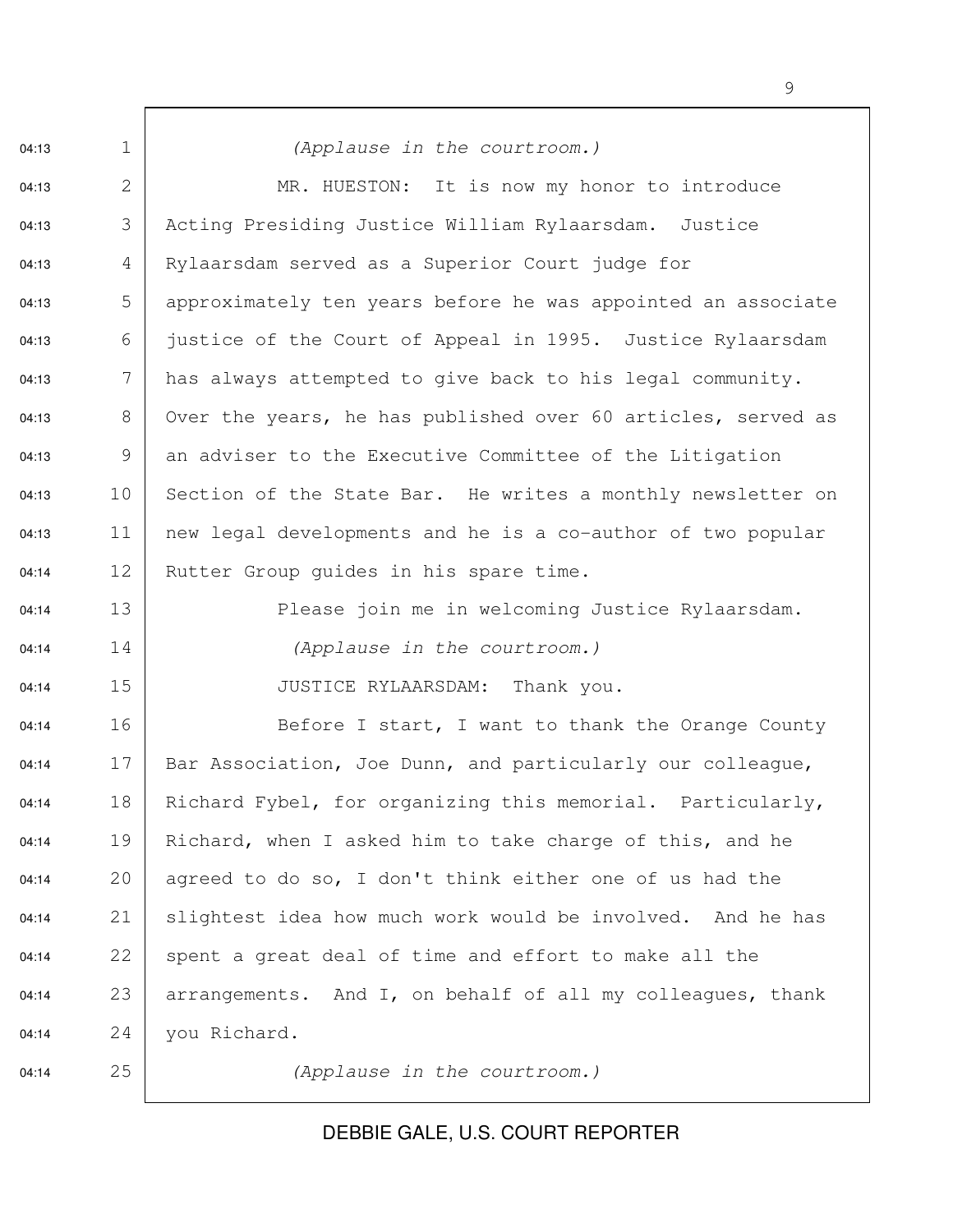04:14 1 JUSTICE RYLAARSDAM: A few weeks ago, actually 04:14 2 quite shortly after David passed away, one of our staff, 04:14  $\begin{array}{c|c} 3 & \text{Attorney Bob Wolfe, came up with an idea, which we} \end{array}$ 04:15  $\begin{array}{c|c} 4 & \text{implemented.} \end{array}$  We got a book and passed -- with blank pages, 04:15  $\overline{5}$  and passed it around, over the past couple of weeks, through 04:15 6 our court for you, Susan. And everybody who wanted to  $-$ 04:15  $\begin{array}{|l|} \hline \end{array}$  7 and that included, I think, everybody there -- wrote a page 04:15  $\begin{array}{|l|} 8 & \text{or a page and a half with some of their memories of David.} \end{array}$ 04:15 9 And we will present that to you later. 04:15 10 I just received the book back this morning. And 04:15 11 | I -- on reading it, I was really struck by a theme that ran 04:15 12 | throughout the comments: The tone that David has set in 04:15 13 governing the court. 04:15  $14$  There were many comments, but  $-$  such as, "When I 04:15 15 first arrived, the atmosphere of the court had a dramatic 04:15 16 | impact. Compared to my prior working experience, I was in 04:15  $17$  heaven working in such a calm, peaceful and congenial 04:15 18 environment. Although I did not know it at the time, I came 04:15  $19$  to learn that much of this was due to Justice Sills' 04:15 20 management style. He allowed us to work without being 04:16 21 | pressured or micromanaged." 04:16 22 Another comment written by another member or 04:16 23 employee of our court: "Justice Sills led by example,  $04:16$  24 showing respect and cordiality to everyone." 04:16 25 Here's another: "The judge was the most

DEBBIE GALE, U.S. COURT REPORTER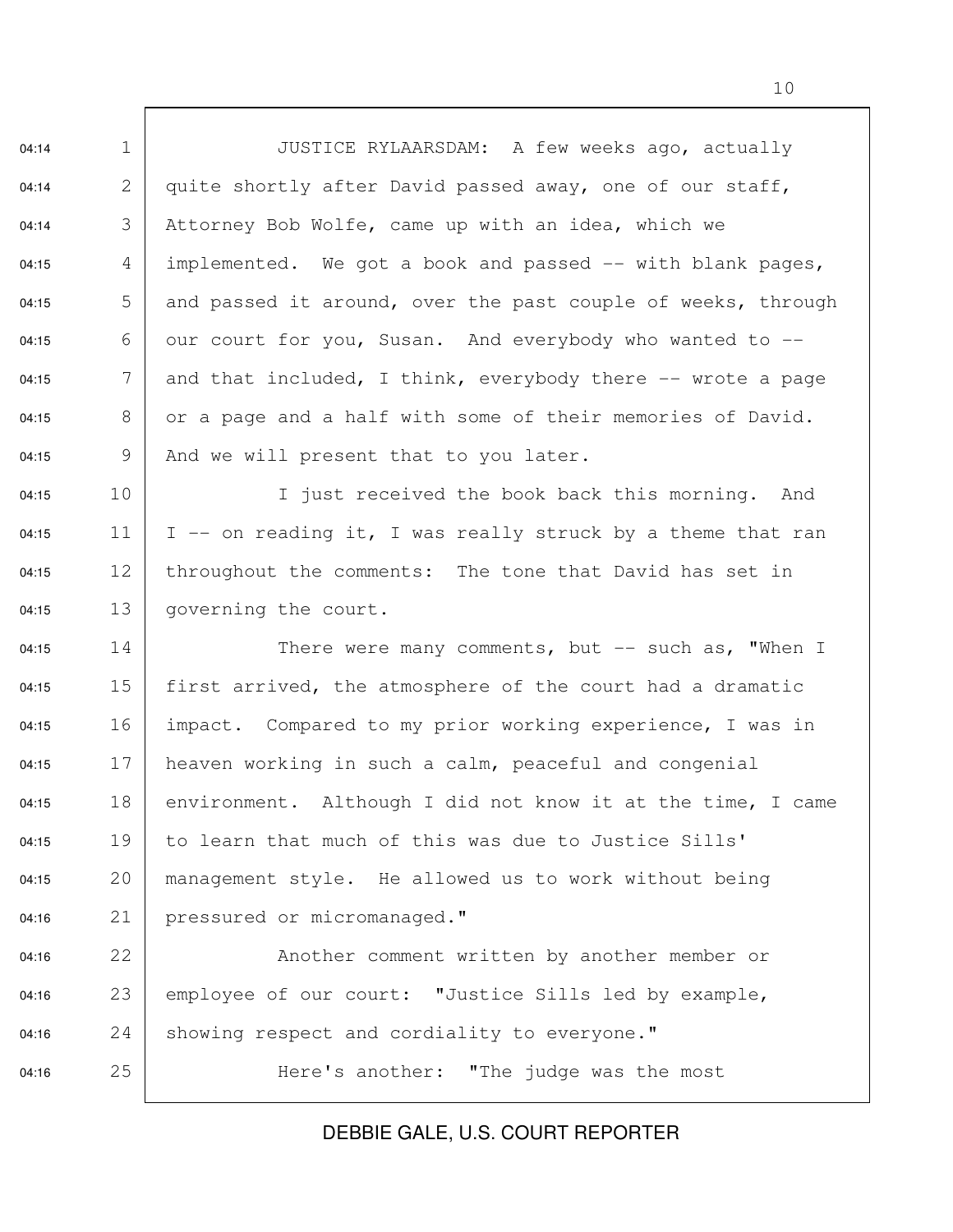04:16 1 remarkable, but more, admirable person I have ever known. I  $04:16$  2 think that was because of a unique personal security. He 04:16  $\vert$  3 brought out the best in everyone. He gave everybody he 04:16 4 touched a chance to flourish."

04:16  $\overline{5}$   $\overline{5}$  His certainly is a life of accomplishments, and 04:16  $\begin{array}{c|c} 6 & \text{that most } \text{-}- \text{ many of which has already been alluded to: His} \end{array}$ 04:16  $\begin{array}{c|c} 7 & \text{distinguished military service; twenty years of legal} \end{array}$ 04:16  $8 \mid$  practice; his service to the City of Irvine as City 04:16  $\Box$  9 | Councilman and as Mayor during a period when the City was 04:16 10 growing at a tremendous rate; served as chairman of the 04:16 11 Irvine Health Foundation for 26 years.

04:16 12  $\vert$  and in 1985 he and I, on the very same day, were 04:17 13 appointed on to the trial bench. I was appointed to the 04:17 14 L.A. Superior Court, and he to the Orange County Superior 04:17  $15$  Court. I didn't know David up to that point at all. And 04:17 16 actually, after a very short time, I transferred to 04:17  $17$  Orange County Superior Court, and got to know Dave while we  $04:17$  18 were both on the trial court. He was there for five years 04:17 19 before he moved on to the Court of Appeal.

04:17 20 But I really got to know David much better, of 04:17 21 course, after I came to the Court of Appeal, 15 -- no -- $04:17$  22 | 16 years ago. We worked together for that entire period. 04:17 23 David, of course, led our court for 20 years, far longer  $04:17$  24 than any of his predecessors, and he was a born leader. 04:17 25 As has been mentioned, David was the first justice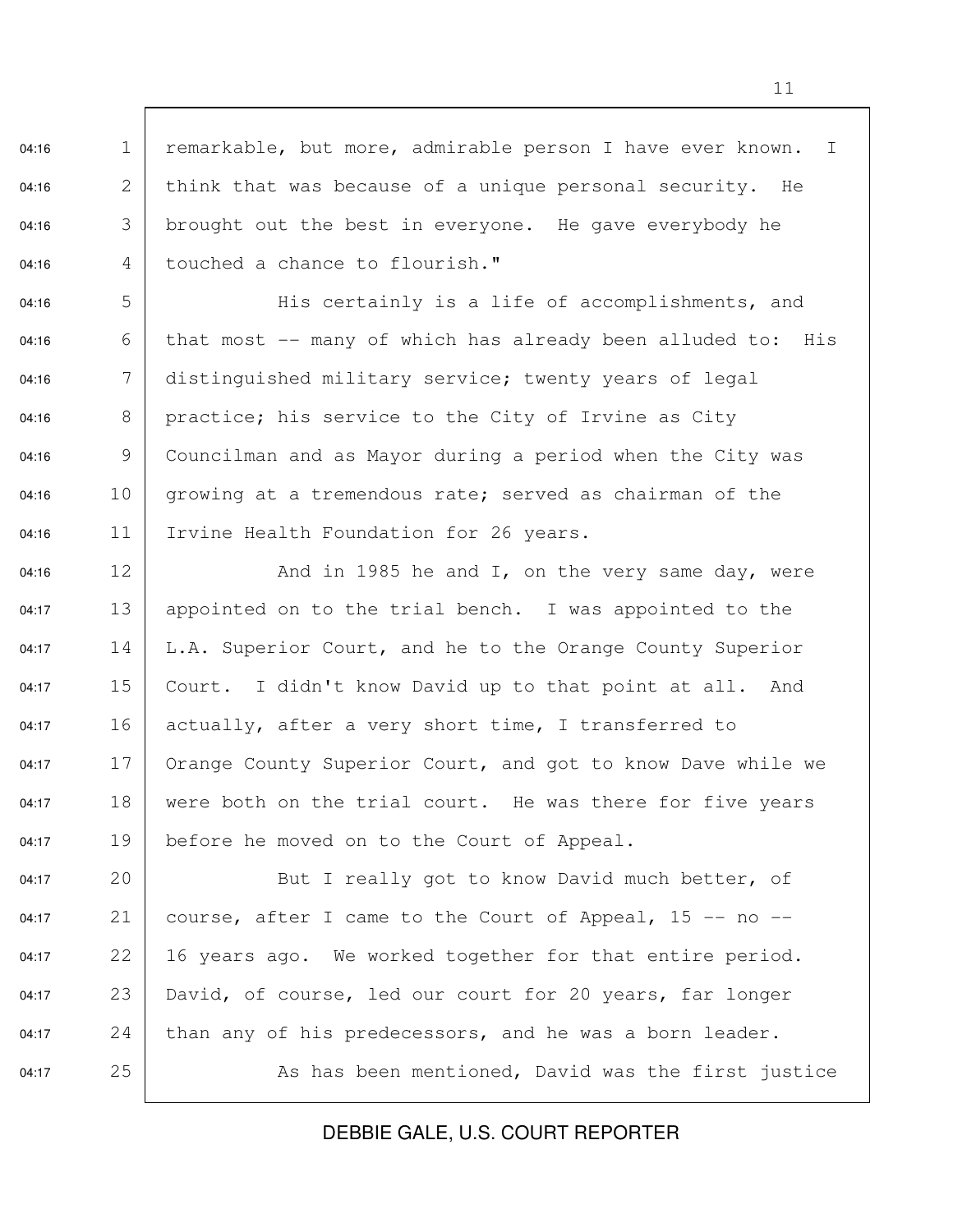$04:17$  1 in the California appellate process to deal with the very 04:17 2 difficult legal issues of surrogacy when really there was no 04:17  $\begin{array}{|l|} \hline \end{array}$  3 legislation and there was no precedent, and he established 04:17  $\begin{array}{c|c} 4 & \text{precedence} \end{array}$  in this area, and continued to serve our society 04:17 5 well.

04:17  $\begin{array}{c|c|c|c|c|c} \hline \text{6} & \text{Also, in my opinion, David was probably the best} \end{array}$  $04:18$  7 writer on our court. You've all probably read his opinions 04:18  $\begin{array}{|l|} 8 & \text{and know they're always clear and many times entertaining.} \end{array}$  $04:18$  9 But he set the tone for our whole court. And as our 04:18 10 | colleague Bill Bedsworth wrote, "He was as kind and generous 04:18 11 | man as I've ever known. Rooms got warmer and brighter when 04:18 12 David Sills walked in. People got better. Problems seem 04:18 13 | smaller. Leadership came naturally to him. Good and decent  $04:18$  14 people have a calming and reassuring affect on others. And 04:18 15 David was good and decent in spades."

04:18 16 | Rnd David's long-time staff attorney, Jeff Calkins 04:18  $17$  wrote. He said, "There was something profoundly 04:18 18 old-fashioned about Justice Sills. Perhaps it was his 04:18 19 | midwest origins; perhaps it was his call to military 04:18 20 | service. Somehow the old-school motto, 'God, Duty, Country' 04:18  $21$  comes to mind. Whatever he did, he always was a Marine 04:19 22 Captain: Steadfast, calm, loyal, looking ahead. He picked 04:19  $23$  his battles with care, and worked with us with admirable  $04:19$  24 patience. Patience and tolerance were his chief virtues. 04:19 25 No wonder Churchill and Eisenhower were his patron saints."

DEBBIE GALE, U.S. COURT REPORTER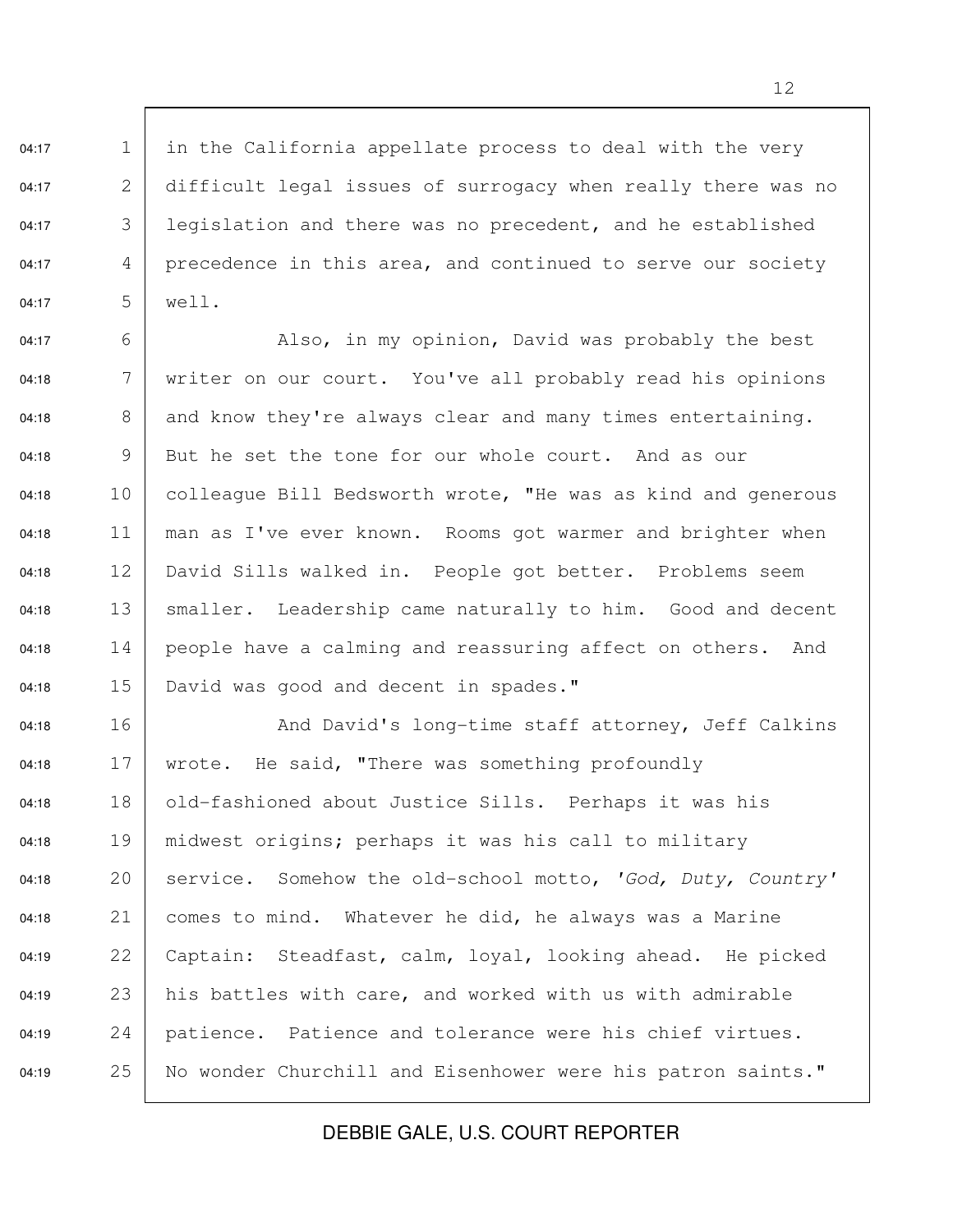04:19 1 David kept all the parts of our courts moving 04:19  $\vert$  2 together. He did so in his unique way, quietly and always 04:19  $\begin{array}{c|c} 3 & \text{with sensitivity to the needs others.} \end{array}$  He was always willing 04:19  $\begin{array}{c|c} 4 & \text{to listen to anybody's position.} \end{array}$  David and I did not always 04:19  $\begin{array}{|l|} 5 & \text{agree, but I did never -- I never heard David raise his} \end{array}$ 04:19 6 voice in disagreement. 04:19 7 Finally, of course, I think I should mention 04:19 8 David's pride in obtaining our new courthouse, a project 04:19 9 | that took many years before the first spade was turned. And 04:19 10 without David, this project would never have come to 04:20 11 completion. We will always miss him very much. 04:20 12 (Applause in the courtroom.) 04:20 13 MR. HUESTON: Thank you, Justice Rylarsdaam. 04:20 14 Rick Derevan is a certified specialist in 04:20 15 appellate law and a partner at Snell & Wilmer. He is a 04:20 16 current member and past president of the California Academy 04:20 17 of Appellate Lawyers, and a fellow of the American Academy 04:20 18 of Appellate Lawyers. He practices regularly before 04:20 19 Division Three of the Fourth District. 04:20 20 And Presiding Justice Sills appointed Rick to be 04:20 21 on the committee that planned the courthouse. And he's very 04:20 22 proud of that. 04:20 23 Rick, welcome. 04:20 24 MR. DEREVAN: Thank you, John. 04:20 25 Let me say this right off the top: Presiding

## DEBBIE GALE, U.S. COURT REPORTER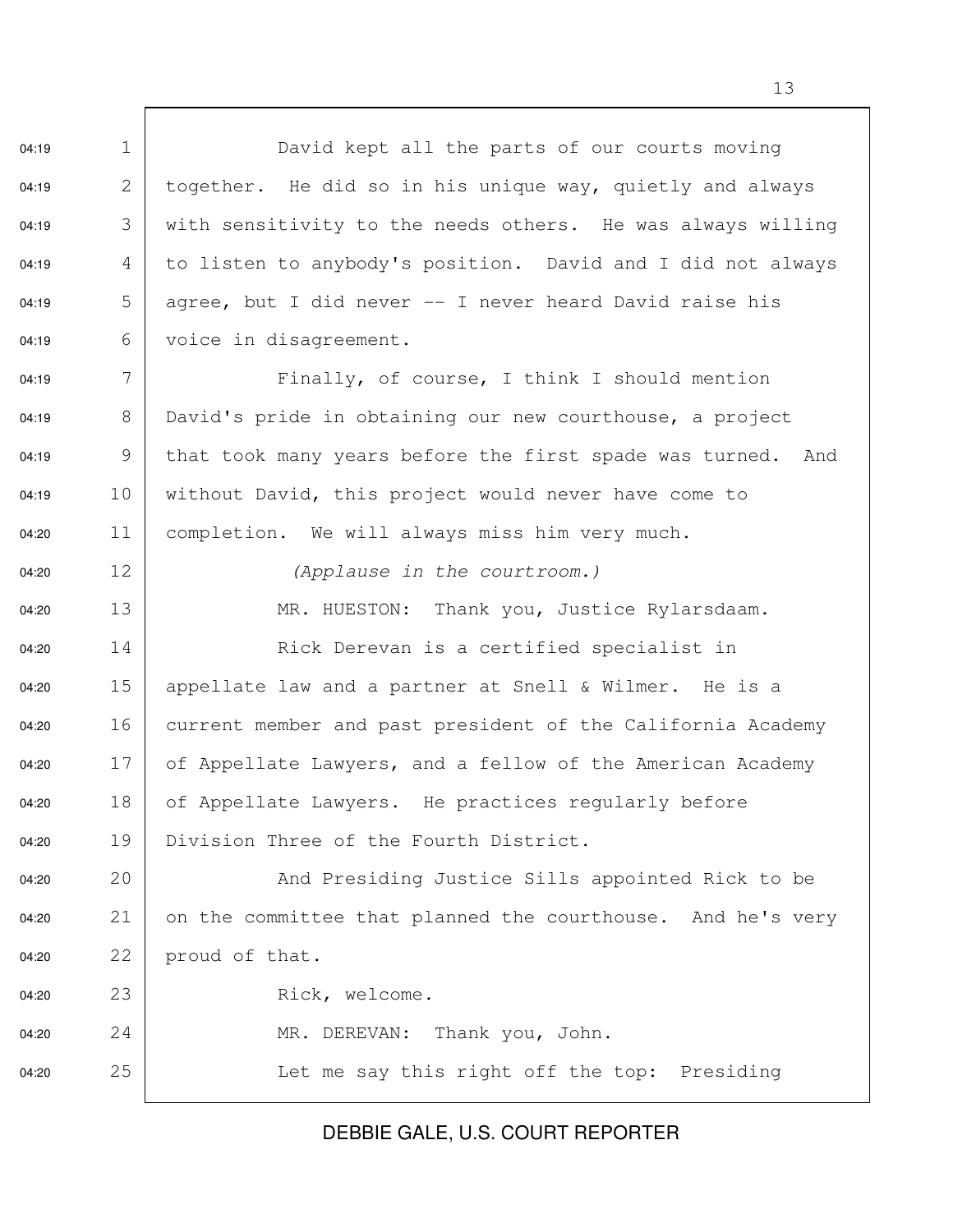04:20 1 Justice Sills was a terrific judge; but, more importantly, 04:20  $\begin{array}{|l|} 2 & \text{he was a terrific human being, as you've heard already, and} \end{array}$ 04:20 3 I think that speaks volumes about him.

04:20 4 I would like to focus my remarks from the 04:20  $\overline{5}$  standpoint of a lawyer who did practice regularly before him 04:21 6 | and his court and start out by saying that, quite simply, 04:21  $7 \mid$  it's the best appellate court I've ever appeared in front 04:21  $\vert$  8 of. And I'm convinced it started at the top with his 04:21 9 | leadership, quite apart from the quality of his opinions  $04:21$  10 which I'll get to in a minute.

 $04:21$  11 Other things about the court made it a wonderful 04:21 12 | place to practice: The court staff was just unfailingly 04:21  $13$  kind and gentle. I think they took after Presiding 04:21 14 Justice Sills. They took a practical approach to solving 04:21 15 things. Cases didn't get decided on technical matters, but 04:21 16 things got decided on the merits. And so, if you had a 04:21 17 | problem with the court, they'd figure out a way to get  $04:21$  18 around it from the standpoint of processing cases.

04:21  $19$   $\vert$  And I think the court -- the clients who practiced 04:21 20 before the court and had lawyers who were there, knew that 04:21 21 the court took a kind view and a fair view of their cases. 04:21 22 And I think that really made the clients happy to be in 04:21 23 front of that court.

04:21 24 But the essence of Justice Sills, from a lawyer's 04:21 25 standpoint, I think, was the opinion writing that he did.

DEBBIE GALE, U.S. COURT REPORTER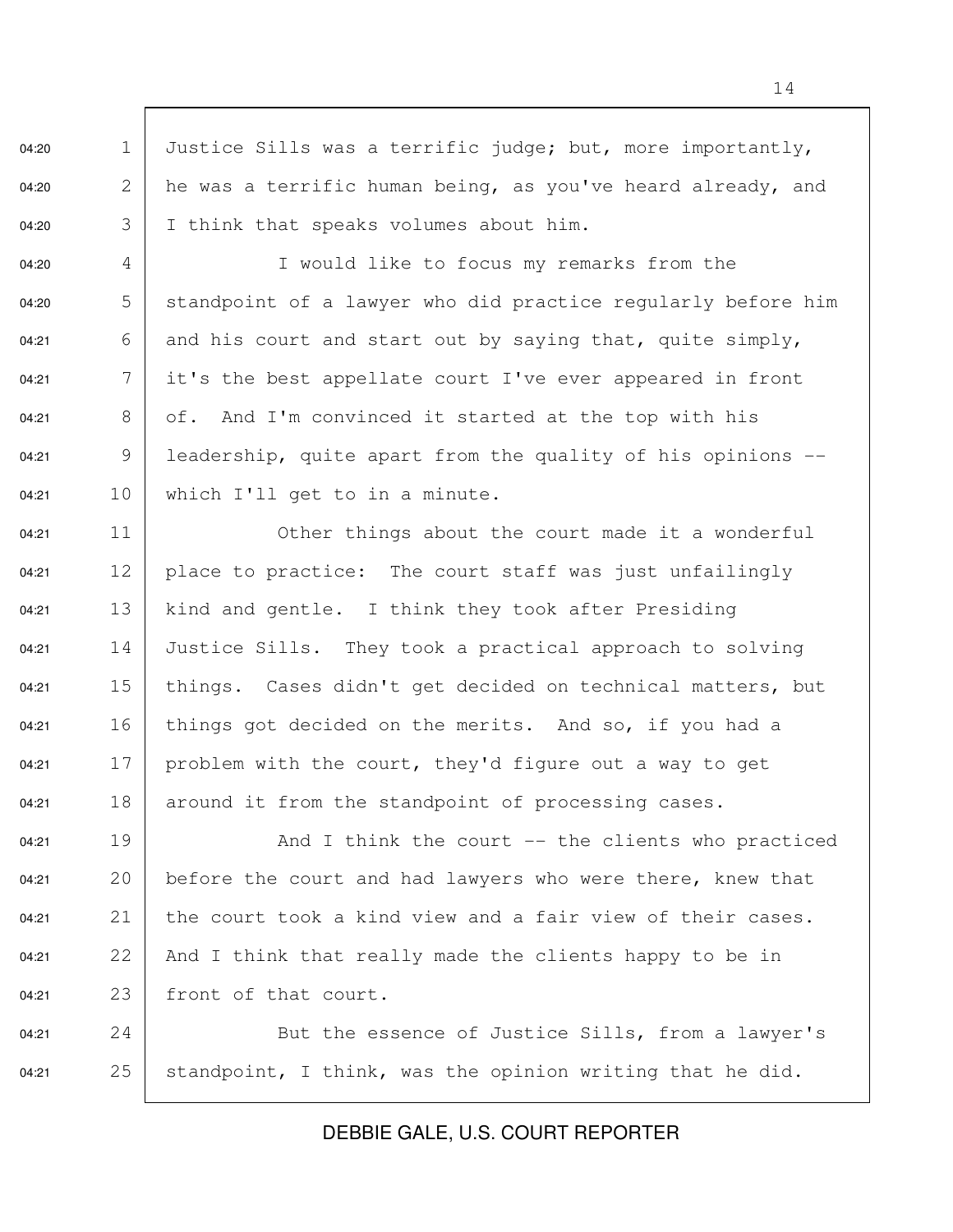04:22 1 You can't help but appreciate his writing, regardless of 04:22 2 whether you won or lost. And when you picked up an opinion, 04:22 3 you knew instantly it was a Dave Sills' opinion. You didn't 04:22  $\begin{array}{c|c} 4 & \text{have to go to the back of the opinion and see who signed it.} \end{array}$ 04:22  $5 \mid$  I mean, you knew. 04:22 6 Shakespeare and deadpan humor made frequent 04:22  $\blacksquare$  7 appearances in his opinions. And I'd like to read a passage 04:22  $\begin{array}{c|c} 8 & \text{from one of them, if I will, 'cause the writing is just so} \end{array}$ 04:22 9 good. 04:22 10 He says, "In Shakespeare's Henry V, there is an 04:22 11 early scene where the Archbishop of Canterbury delivers a 04:22 12 long, tedious and virtually incomprehensible speech to the 04:22 13 | new king," parenthetical, he says, "incomprehensible unless 04:22 14 you have the text in front of you and you've taken a 04:22  $15$  graduate seminar on the law of royal succession in Medieval 04:22 16 France." 04:22 17 Now, who else would write something like that? 04:22 18 Then he goes on to describe this topic that is 04:22 19 being talked about. And then he goes on to say that, "Upon 04:22 20 that fine, pedantic, legal distinction would awake the 04:22 21 sleeping sword of war and as a consequence later in the 04:23 22 play, ten thousand French knights and soldiers would get 04:23 23 slaughtered in the mud at Agincourt. In the case before us, 04:23 24 by contrast, the worst thing that can happen as a result of 04:23 25 the fine, pedantic distinctions on which this case turns, is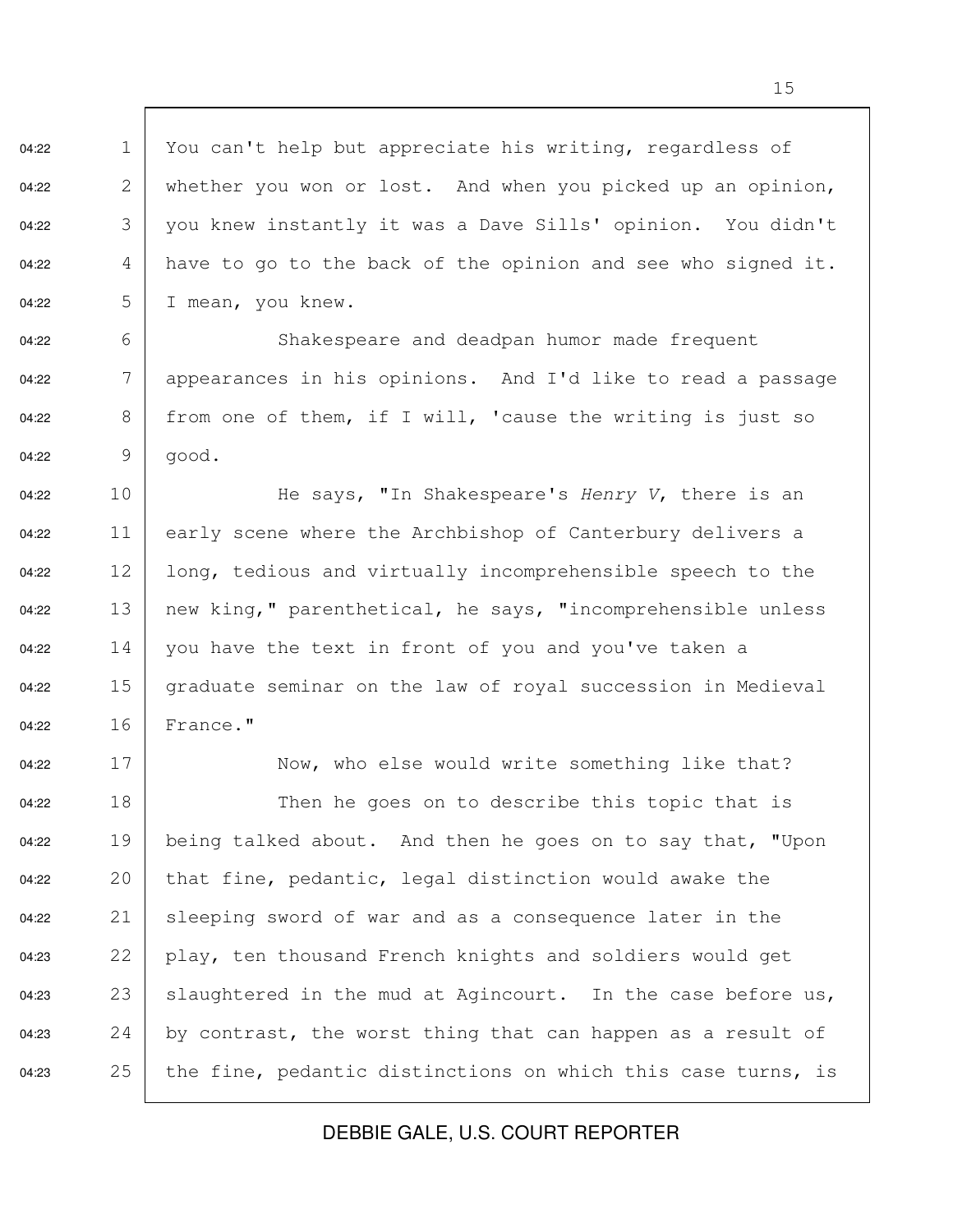04:23 1 that a case, which should be otherwise considered by one 04:23 2 court, will be heard by another, which is not quite the same 04:23  $\vert$  thing as dying in a battle from a gale of Welsh arrows." 04:23 4 (Laughter in the courtroom.) 04:23 5 How many opinions will you pick up and find 04:23 6 something like that. It's terrific writing. But it's not 04:23  $\begin{array}{c|c} \n7 & \text{the turn of a phrase that made him a great judge, I don't}\n\end{array}$ 04:23  $\begin{array}{c|c} 8 & \text{think.} \end{array}$  It's the moral quality that he brought to his 04:23 9 opinions. And I want to talk about one case in particular 04:23 10 for a couple of minutes. 04:23  $11$  It's a case called Passante v. Williams (sic). It 04:23 12 had to do with a baseball card trading company. And in that 04:23 13 case, it involved what he called a "rookie" baseball card 04:23 14  $\vert$  trading company, and it was on the cusp of success or 04:23 15 failure, depending whether it could obtain financing. 04:23 16 And its lawyer, in Justice Sills' indomitable 04:23 17 | words, "stepped up to the plate" and, in the clutch, 04:23 18 delivered financing for the company. And the Board of 04:24 19 Directors was so happy, they promised the lawyer certain 04:24 20 | number of shares in the company, which would later turn out 04:24 21 to be worth millions and millions of dollars. 04:24  $22$  And what happened, though, there was  $-$  there was 04:24 23 | not all joy at this company. Ultimately, the company, in 04:24 24 Presiding Justice Sills' words, quote, "Outright reneged on 04:24 25 its promise," forcing the lawyer to sue for breach contract.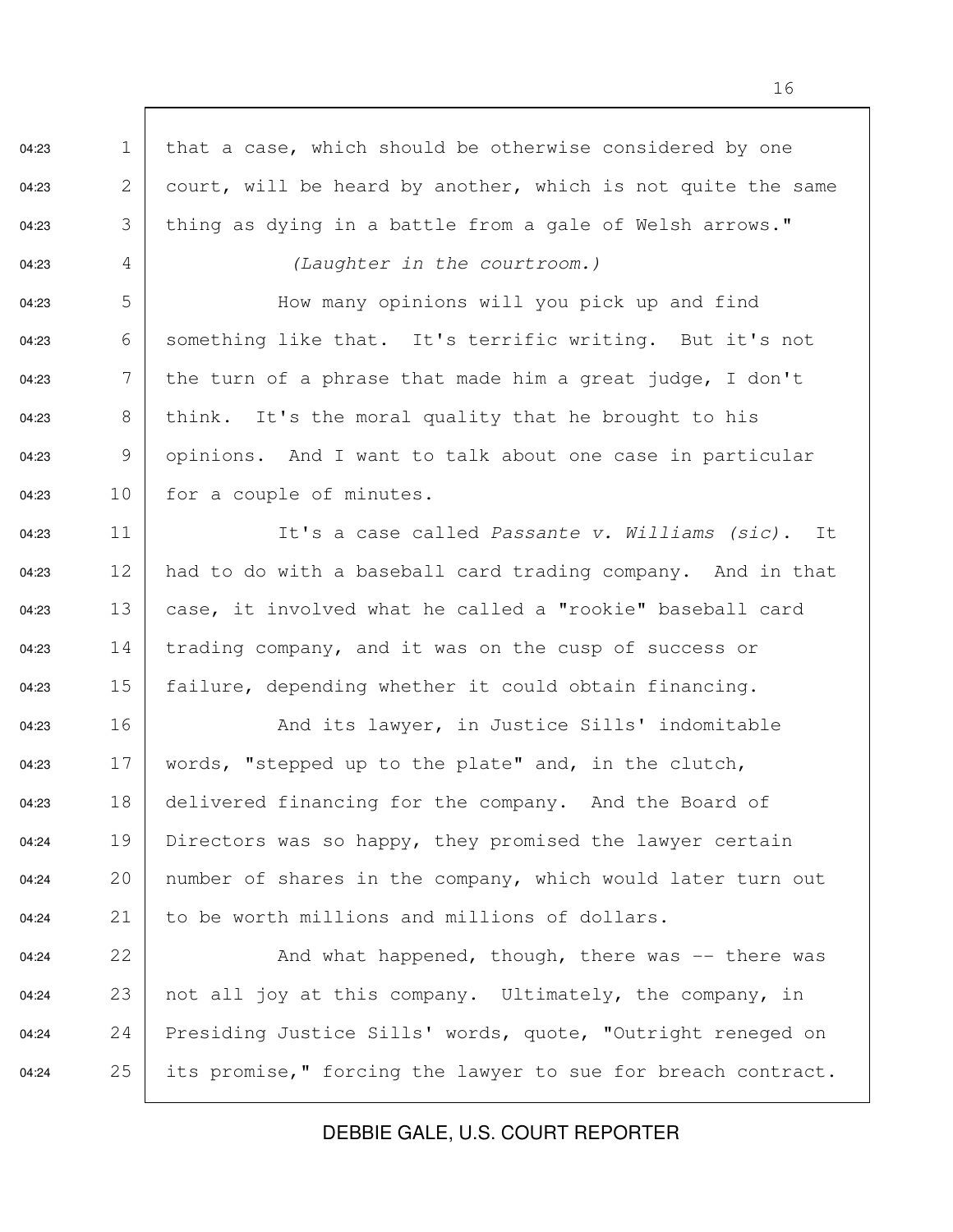04:24 1 While, ultimately Presiding Justice Sills held 04:24 2 that the company had a right to do that, he did, in the 04:24  $\begin{array}{|l|}3 & \text{course of the opinion, give the company a lecture and talked}\end{array}$ 04:24 4 about what is right versus what is strictly legal. He said, 04:24  $\overline{5}$  "The Board had a clear moral obligation to honor its promise 04:24  $\qquad \qquad$  6 to the lawyer. He had, as the baseball cliche goes, 04:24 7 | "Stepped up to the plate" and homered on the Upper Deck's 04:24  $\begin{array}{c|c} 8 & \text{behalf.} \end{array}$  "And if this Court could enforce such moral 04:24 9 | obligations, we would advise the company even yet to pay 04:24 10 something in honor of its promise." 04:24 11 1 And I think that speaks volumes about where Dave 04:24 12 Sills was and how he ran his life, how he ran his court, and  $04:25$  13 how he interacted with other people. 04:25 14 Speaking of other people and lawyers, I'll leave 04:25 15 you with this: He did not like lawyers who adopted, what we 04:25 16 call "Rambo style" tactics in the courtroom, pressed for 04:25 17 every advantage, tried to take unfair advantage of people, 04:25 18 but he wanted lawyers to be colleagues. 04:25 19 And he wrote in another opinion, "The proper model 04:25 20 of professional relations between opposing counsel has been 04:25 21 around since Shakespeare "and do as adversaries do in law, 04:25 22 strive mightily, but eat and drink as friends." 04:25 23 We've all lost a great friend in Presiding Justice 04:25 24 Sills, but let's strive mightily in our work, and honor him 04:25 25 by eating and drinking as friends.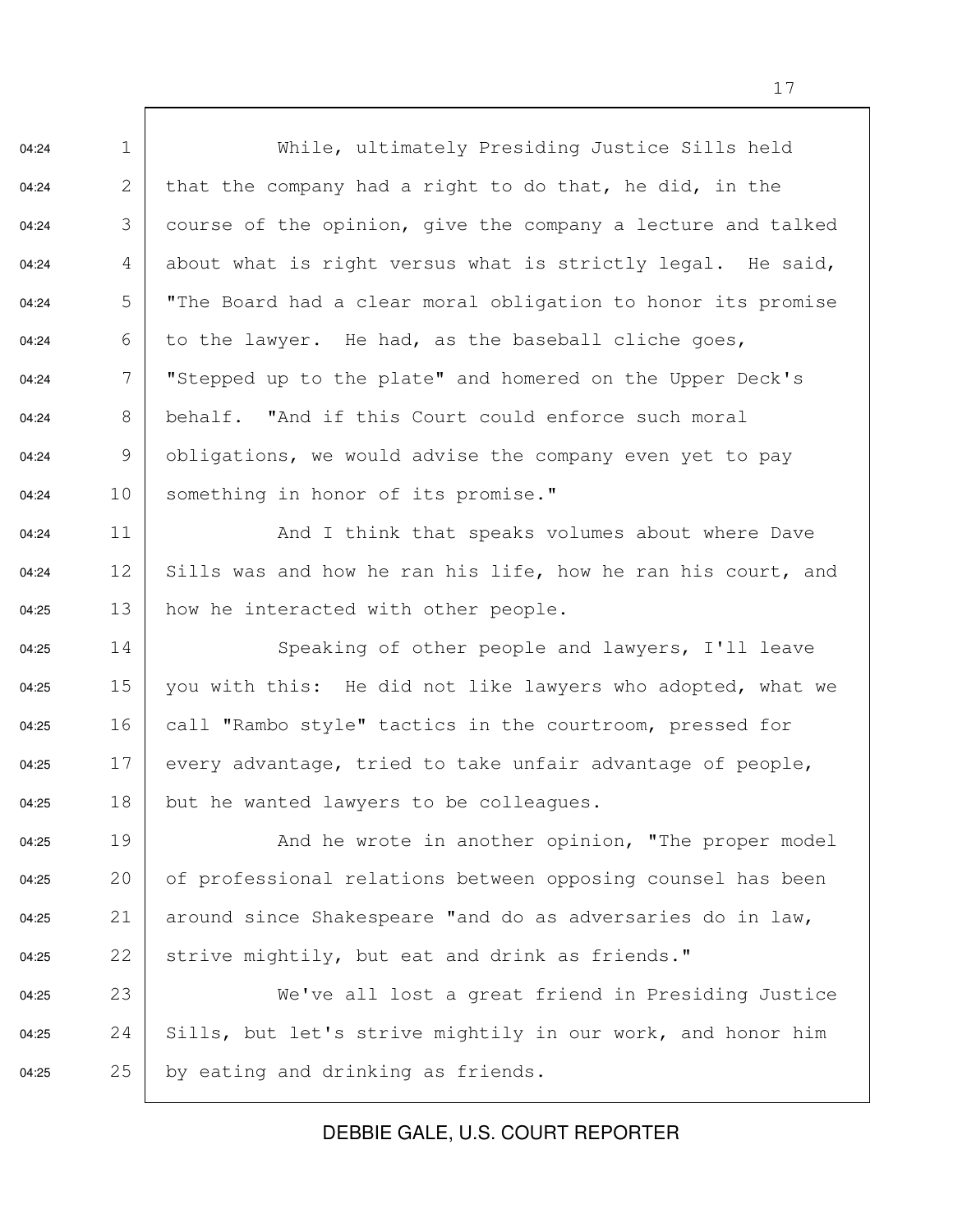04:25 1 Thank you. 04:25 2 | (Applause in the courtroom.) 04:25 3 MR. HUESTON: Thank you, Rick. 04:25 4 Senator Joe Dunn is currently Executive Director 04:25  $\overline{5}$  of the California State Bar. He served with distinction in 04:25 6 the California State Senate from 1998 until 2006. Among 04:26  $7$  other roles, he has since served as CEO of the California 04:26 8 Medical Association and as a founding member of the Senators 04:26 9 Law Firm. 04:26 10 Most importantly, he is a longtime friend of 04:26 11 Justice Sills. And he showed his trademark initiative in 04:26 12 recent weeks, taking a lead role in organizing this 04:26 13 celebration, something that we are deeply indebted to you 04:26 14 for. 04:26 15 Senator Dunn. 04:26 16 SENATOR DUNN: Is this where I'm supposed to say, 04:26 17 "May it please the Court"? Judge Carter, can I beg for a 04:26 18 minute, extra minute or two? 04:26 19 JUDGE CARTER: You have 6 minutes and 38 seconds. 04:26 20 Take your time. 04:26 21 SENATOR DUNN: Thank you, Judge. Thank you very 04:26 22 much. 04:26 23 And thanks everyone that is here, and thanks to  $04:26$  24 everyone who made this event happen. 04:26 25 I appreciate the comments, John, but, obviously,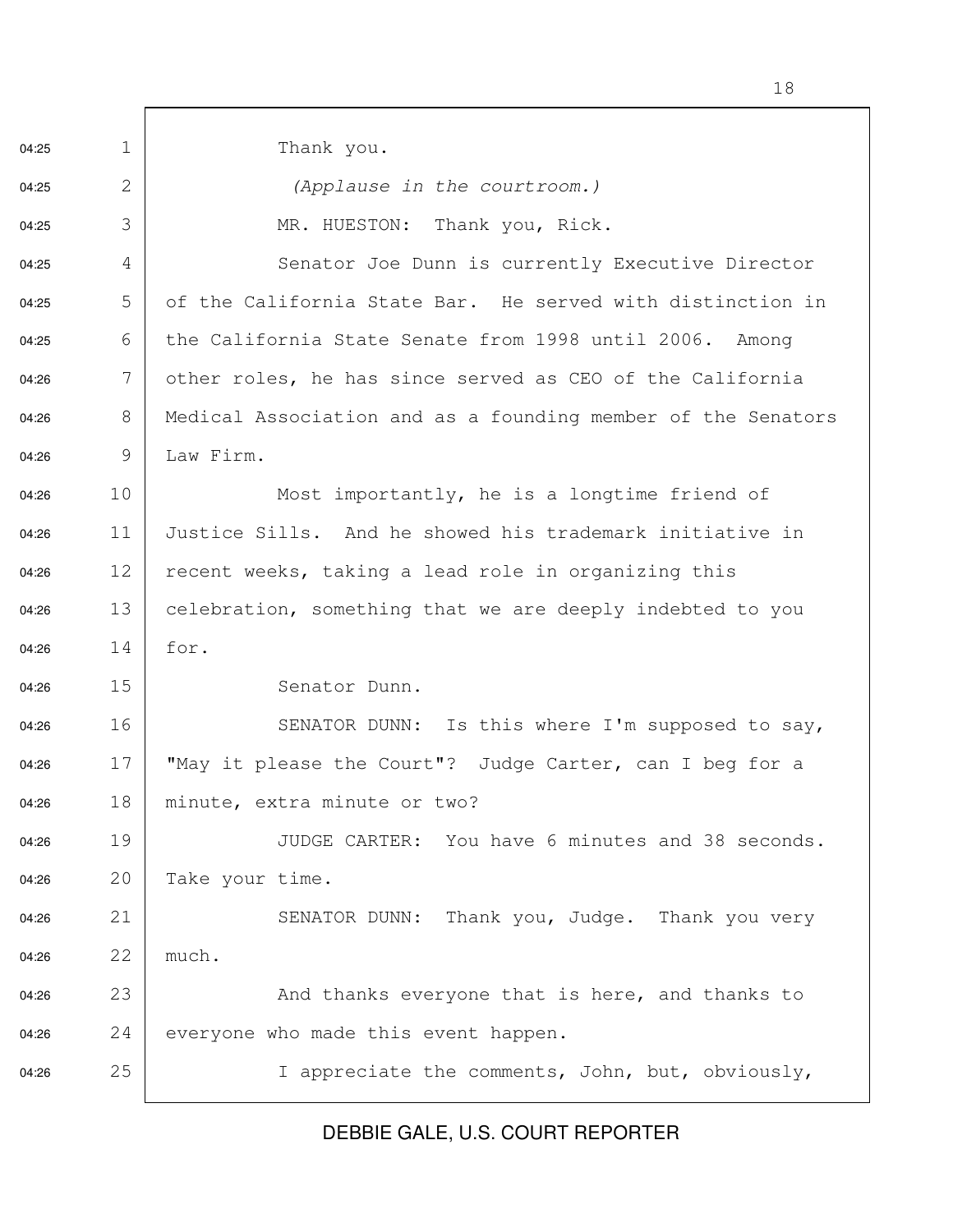04:26 1 it was a big team effort, and everybody at OCBA was 04:26  $\begin{array}{|l|} 2 & \text{absolutely} \end{array}$  incredible. And thanks to all the others -- you 04:26  $\begin{array}{|l|} 3 & \text{know who you are -- that made this happen.} \end{array}$ 04:27  $\begin{array}{c|c|c|c|c|c|c|c|c} \hline \end{array}$  My apologies. As you can tell -- for those I've 04:27  $\overline{5}$  not interacted with yet, don't interact with me  $-$  I have a 04:27 6 cold. This is the first day out after four days laid-up on 04:27  $\blacksquare$  7 the couch watching football. So my apologies for my cold. 04:27 8 This is one of those ones that I -- the comments 04:27 9 | where  $-$  many of you have heard me speak, many times, 04:27 10 unfortunately. And you know, generally, I speak without 04:27 11 | notes. It's something that I pride myself on, in my  $-$ 04:27 12 giving my presentations, publicly. 04:27 13 | Perhaps the best honor I can give to David is to 04:27 14 admit I can't do that with this one. And so I wrestled with 04:27 15 what it was that I should say today, and how I should say 04:27 16 it. And I reached out to a very dear friend of mine, who 04:27 17 many of you know, but I will not identify, who made a 04:27 18 suggestion.

04:27 19 He had written a book a year ago, which is an 04:27 20 incredible book. It's simply a collection of letters he 04:28 21 wrote to people in his life that had passed on before him, 04:28 22 commenting, whether it was family, friends  $-$  it could have 04:28 23 been his teenage heartthrob that he only met once  $-$  but 04:28 24 these were folks who crossed his paths, and he wanted to put 04:28  $25$  a collection of letters together. And he published that

## DEBBIE GALE, U.S. COURT REPORTER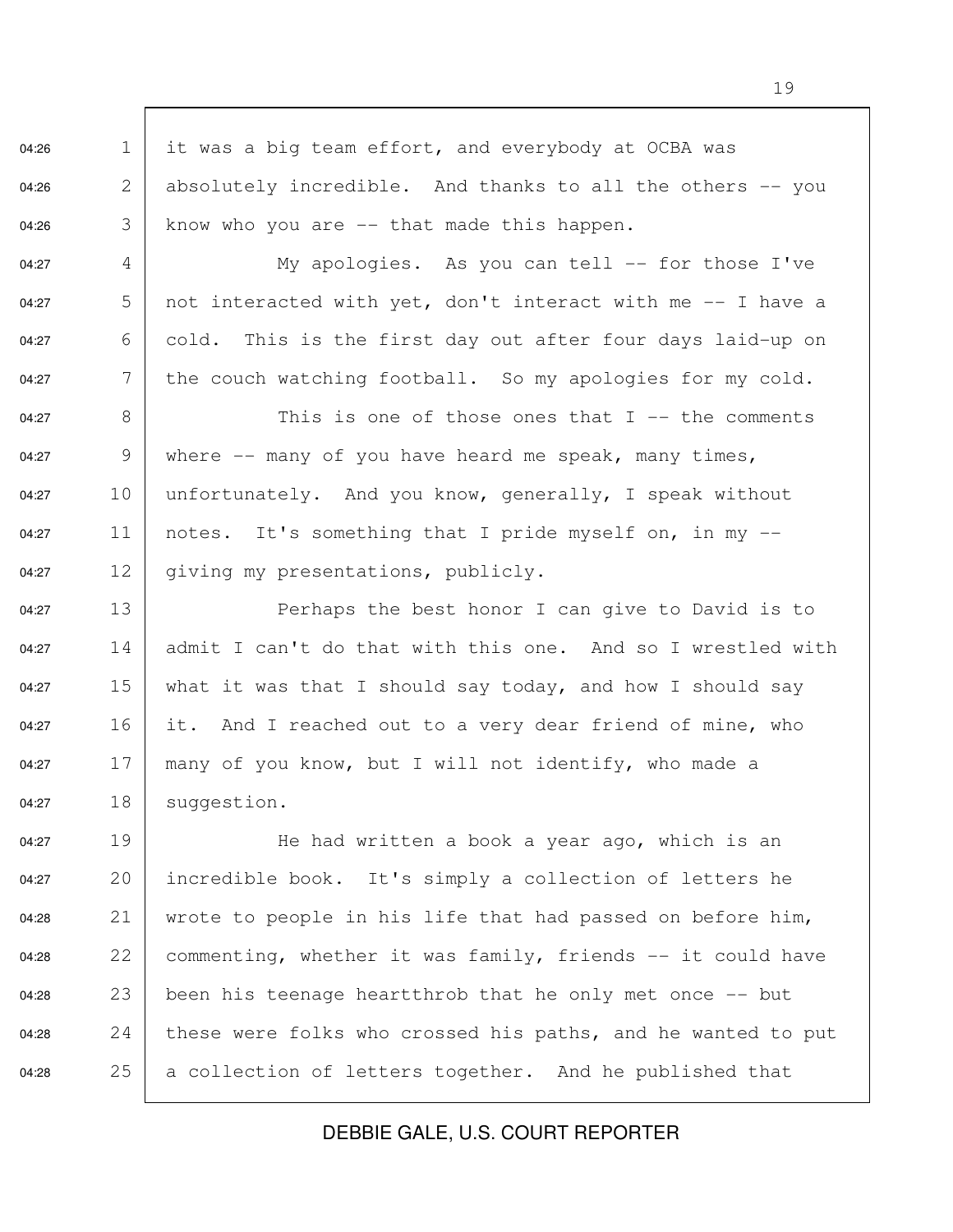04:28 1 book about a year ago.

04:28 2 And I thought his recommendation was a good one 04:28 3 for me. So what I want to do today is quickly read my 04:28 4 letter to David.

04:28  $\qquad 5$  | Well, here we are at the celebration of your life 04:28  $\qquad \qquad 6$  event. And being the loveable curmudgeon that you are, it's 04:28  $\begin{array}{c|c} \hline \end{array}$  7 an event you didn't ask for, nor did you want, but we're 04:28  $8 \mid$  doing it anyways, David. Perhaps the first time we're 04:28 9 simply ignoring your requests, simply because we want to.

04:29 10 But I've struggled for months about what to say 04:29 11 today. On a personal level, our friendship was deep and 04:29 12 well-known. And over the course of the years, we laughed 04:29 13 together, we cried together, we spent your final days 04:29 14 together; and through that time, we talked history, we 04:29 15 debated politics, we wondered whether the big ten  $-$  we're 04:29 16 both big ten graduates -- would ever produce a champion 04:29 17 football team again. We strategized for years over the 04:29 18 creation of the new UCI law school. We rolled our eyes 04:29 19 constantly at the lunatics in your political party and the  $04:29$  20 ones in mine.

04:29 21 (Laughter in the courtroom.)

04:29 22 We learned things about each other we can never 04:29 23 tell. And we readily agreed that World War I was the 04:29 24 | seminal event of the 20th Century, yet could never agree on 04:29 25 whether FDR or Ronald Reagan was the best President of that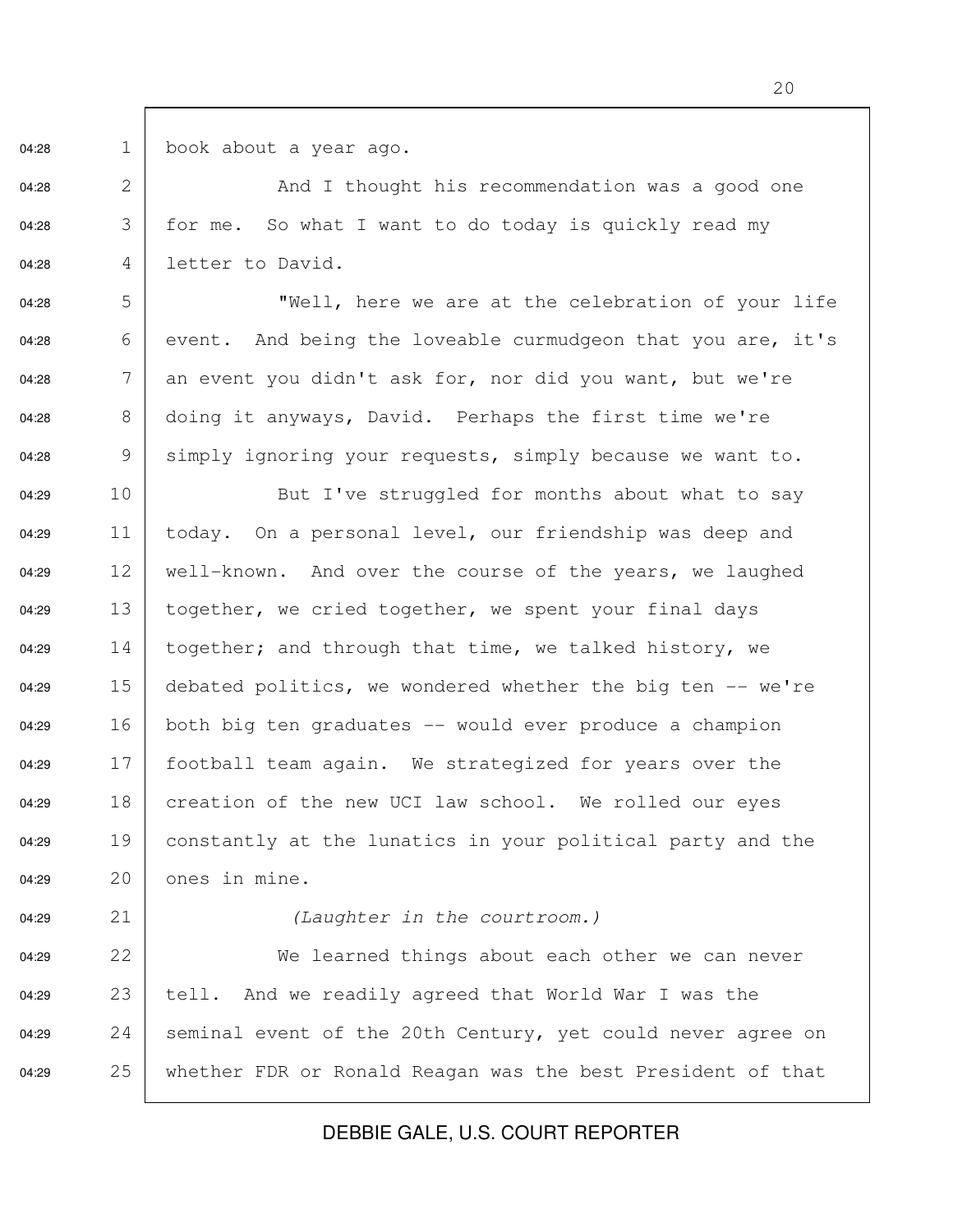04:30 1 same century.

04:30 2 Through it all, you became one of the most 04:30  $\qquad$  3 important people in my life. And I proudly stand by the 04:30  $\begin{array}{c|c} 4 & \text{fact that you were, indeed, a second father to me. But I} \end{array}$ 04:30  $\overline{5}$  think, in your heart, David, you know that.

04:30 6 What I do need to say today is something bigger 04:30  $\mid$  than our deep friendship. It is something that I think you 04:30 8 | know but would never admit to anyone, including yourself. 04:30 9 It is something that was captured in that article I told you 04:30 10 about; that article that came up time and time and time  $04:30$  11 again between us."

04:30 12 And let me pause for a moment and just share with 04:30 13 vou the article that I'm referring to, because I used it in 04:30 14 many of my speeches over the years. And it was an article 04:30  $15$  that David loved. It was an article I read in, of all 04:30 16 | places, an airplane magazine. On the airplane, you all know 04:30  $17$  the magazines, of course. And it was an article about a 04:30 18 young man who had gone across the country to college in the 04:30 19 1960's. And, as a freshman, about a month into school, he 04:30 20 started to call his parents every single night.

04:30 21 For those who went to college in 1960's, when 04:30 22 there was no cell phones and, et cetera, it was that pay 04:31 23 phone at the end of the hall in the dorm.

04:31 24 And he started to call his family across the 04:31 25 country every single day, until, finally, once, after about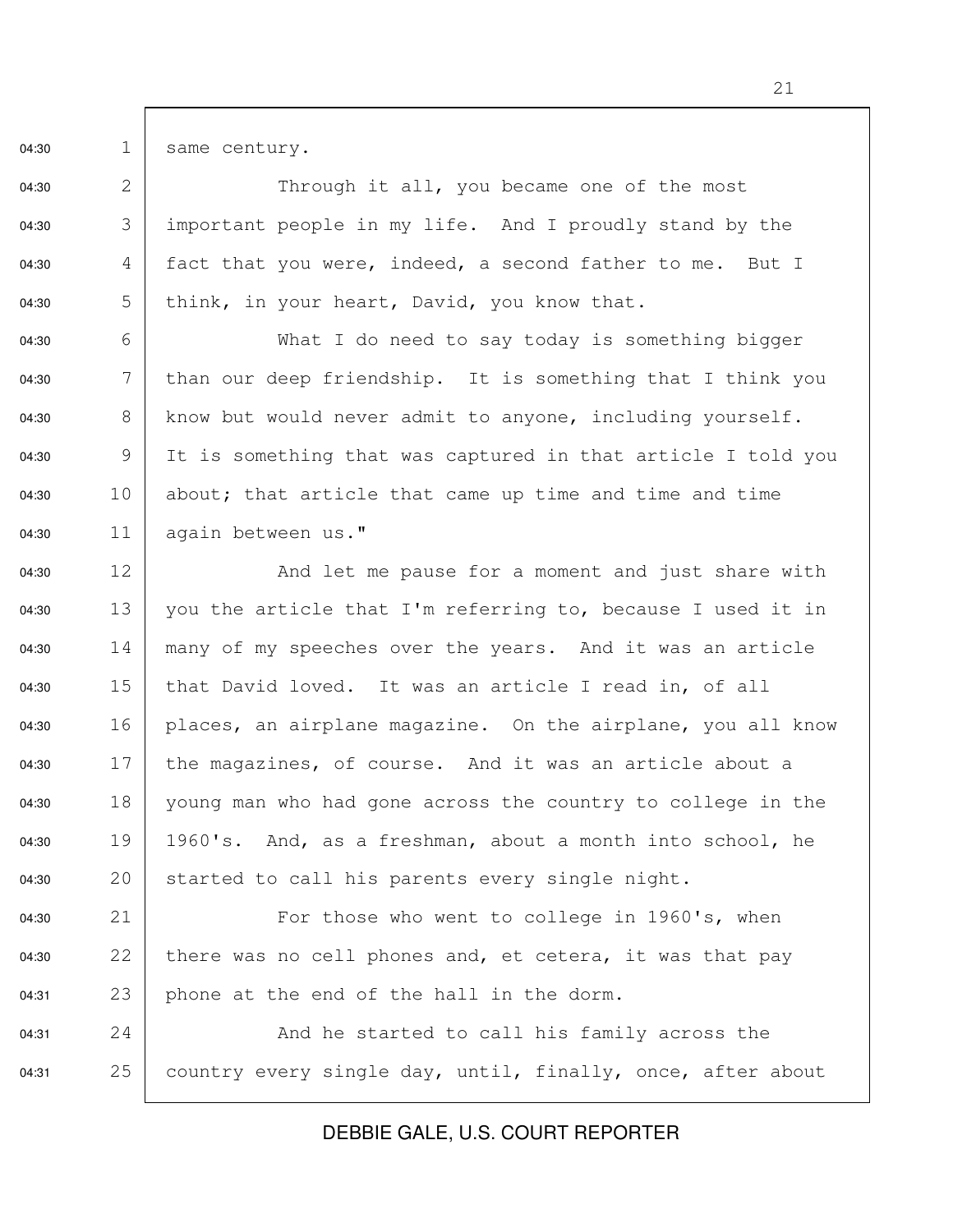04:31 1 two weeks of the constant calls, his father finally said, 04:31 2 | "Son, we appreciate hearing from you, but how are you paying 04:31  $\overline{3}$  for these calls?" And the son said, very excitedly, that, 04:31 4 in fact, the pay phone at the end of the hall was broken, 04:31  $\overline{5}$  and all the students can make as many calls for free as they 04:31 6 | want. And the son was very excited.

04:31 7 And the father simply said, "Son, that's not 04:31 8 right."

04:31 9  $\vert$  His son blew him off, of course, and thought just 04:31 10 a curmudgeon dad. But over the night, that comment, but a 04:31 11 few words from his father, ate away at him, until, finally, 04:31 12 the next morning, he felt he had no choice but to do the 04:31 13 right thing: Call the phone company, who promptly came out 04:31  $14$  and fixed the phone, much to the chagrin of all of his 04:31 15 classmates.

04:32 16 What that story was about was simply about those 04:32 17 few individuals in our lives who, with but a few words, can 04:32 18 change the path that we are on, short term or long term, 04:32 19 through their strength, through their wisdom, through their 04:32 20 ethical assuredness, and through their quiet determination. 04:32 21 For many of us, that person is our dad.

04:32 22 "David, that article was about you. Yes, for me 04:32 23 | personally, but, more importantly, for our entire community 04:32 24 in Orange County for the last 20 years. Whenever there was 04:32 25 a problem, a challenge, a crisis facing our community,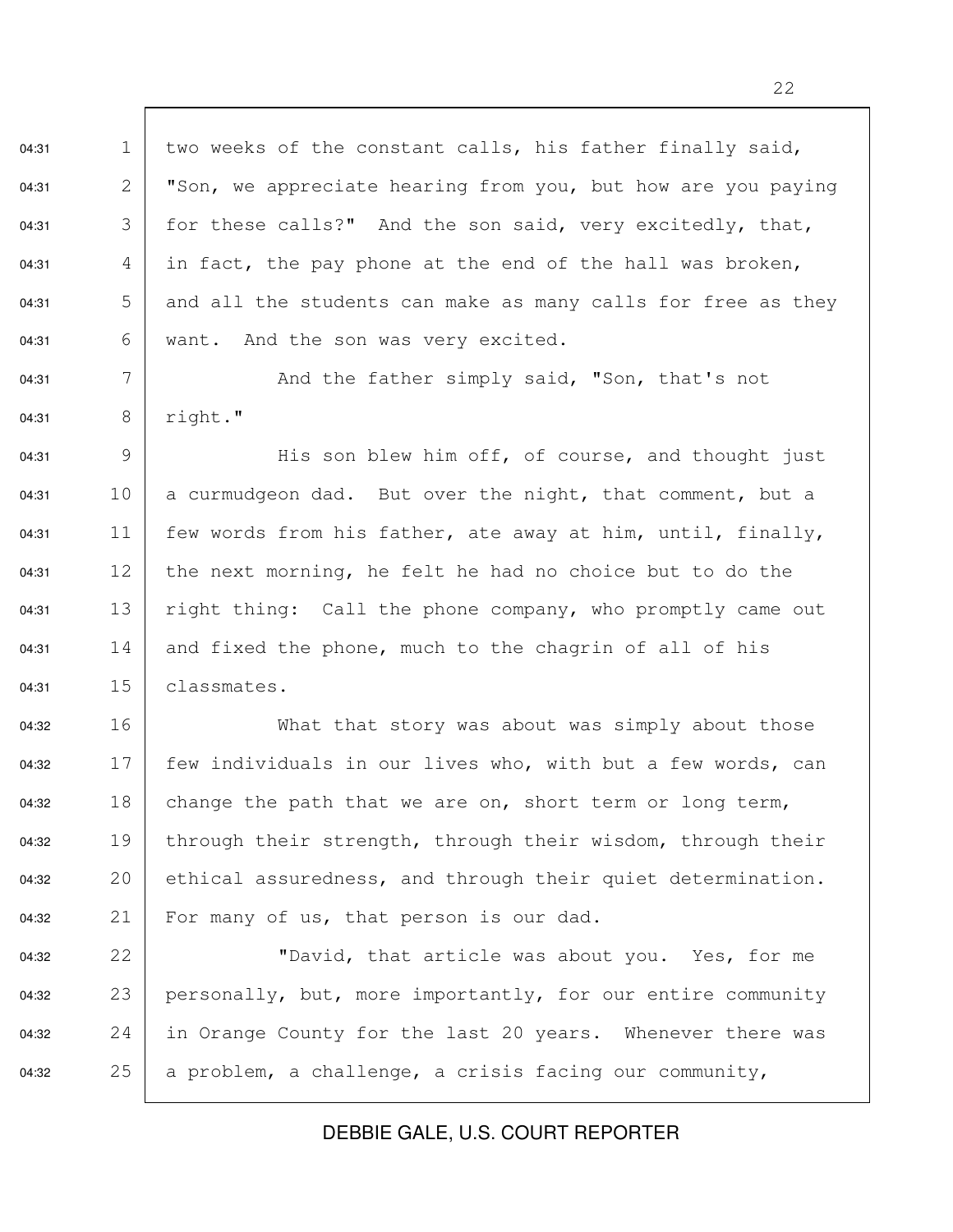04:32 1 inevitable we would say, 'What does David think?' 04:32 2 | The is though we are one large Orange County 04:32  $\mid$  family. But when we were worried, one of us kids would say 04:32 4 'Let's ask dad.' 04:32 5 "David, you have been the dad to our entire 04:32 6 community. It is a role you neither sought, nor relished, 04:33  $\overline{7}$  and it came to you simply because of the person you are. 04:33  $\begin{array}{|l|} 8 & \text{And, like a good Marine, like a great dad, you accepted the} \end{array}$ 04:33 9 role without fanfare or attention, knowing it was one of 04:33 10 responsibility, not privilege. You just did what was right. 04:33 11 It's what dads do. As a result, you made all of us better 04:33 12 lawyers, better citizens, better persons, like no one else 04:33 13 could. And indeed, it was your greatest achievement. 04:33 14 "I know by now you're saying, as you often did to 04:33 15 | me, 'Wrap it up, Dunn'  $-$  my apologies, Your Honor  $-$  'Your 04:33 16 Irish bullshit is getting the best of you.' 04:33 17 (Laughter in the courtroom.) 04:33 18 "But I wanted you to know that all of us stand in 04:33 19 awe of the true presence you provided to our entire 04:33 20 community. It's an presence that will last forever. 04:33 21 Wow, back to that Reagan-FDR debate. 04:34 22 "Signed, your colleague, your student, your 04:34 23 friend, your adopted son, Joe. 04:34 24 | P.S. It was FDR." 04:34 25 (Laughter in the courtroom.)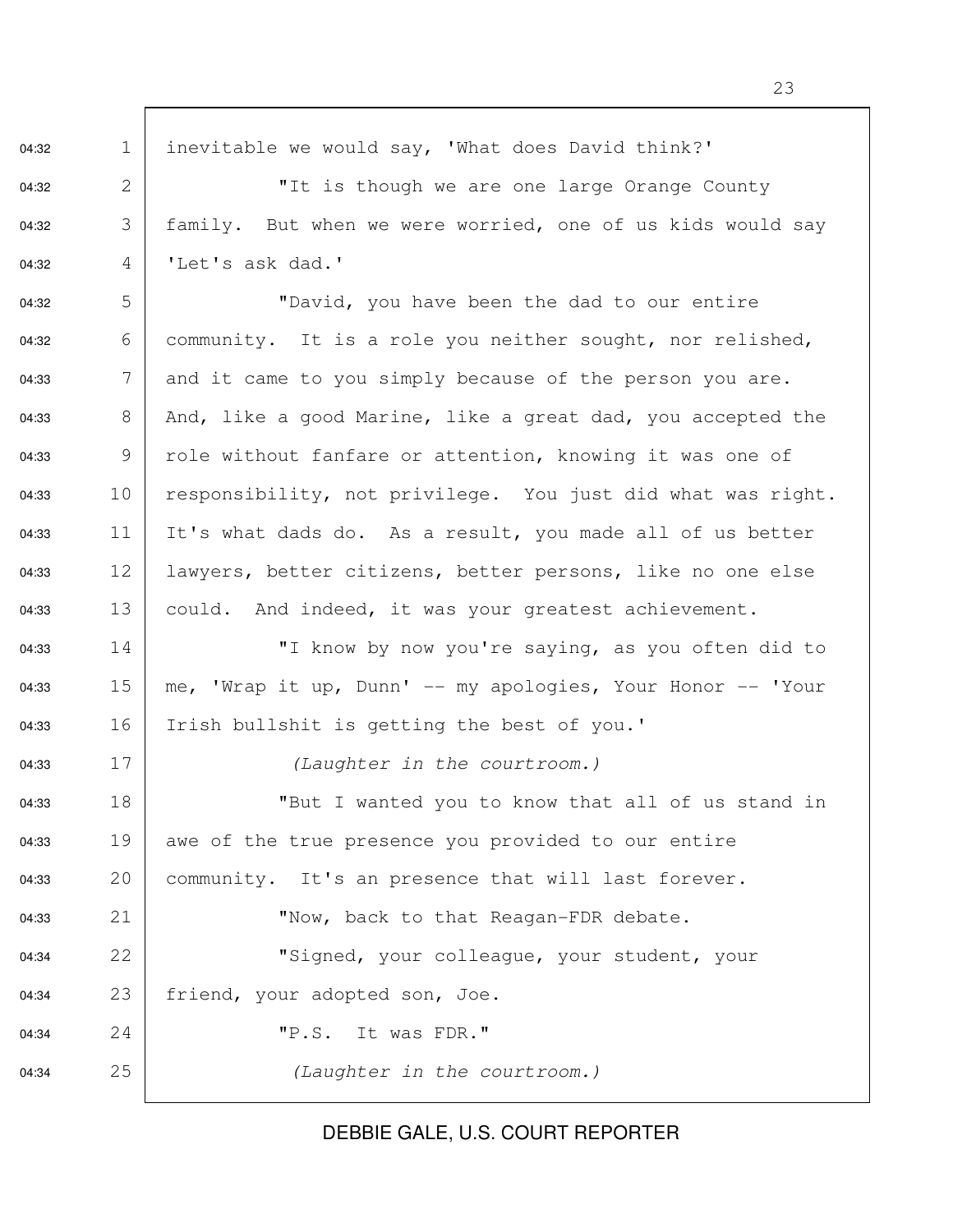04:34 1 | And one last comment for all of us. It is said in 04:34 2 time we get over losses of loved ones, but I always say we 04:34 3 never get over them; we simply get used to them. 04:34  $\begin{array}{c|c} 4 & \text{With David, that will be a very, very long time.} \end{array}$ 04:34 5 (Applause in the courtroom.) 04:34 6 | MR. HUESTON: Thank you, Senator Dunn. 04:34 7 | It's my pleasure to introduce to you Brigadier 04:34 8 General Frank Quinlan of the U.S. Marine Corp. 04:34 9 General Quinlan practices with Newmeyer & Dillion. 04:34 10 General Quinlan is a longtime Marine Corps colleague and 04:34 11 friend of Justice Sills. A former FBI agent, Brigadier 04:34 12 General Quinlan is the current chairman of several 04:35 13 corporation board audit committees. Most importantly, he 04:35 14 | knew Justice Sills well, and even more so, fundamentally 04:35 15 | understood how important the Marine Corps was to Presiding 04:35 16 Justice Sills. 04:35 17 Welcome, General. 04:35 18 BRIGADIER GENERAL QUINLAN: Thank you, John. 04:35 19 Well, it's an honor to be here to recognize Dave's 04:35 20 extraordinary career. 04:35 21 Dave was a member of the November 10th 04:35 22 Association, a group of Marines. A number of us in this 04:35 23 room are part of that group. We meet annually, and have for 04:35 24 26 years, to celebrate the tradition of our Corps, the 04:35 25 | annual birthday. Dave was a trustee of ours, a longstanding

DEBBIE GALE, U.S. COURT REPORTER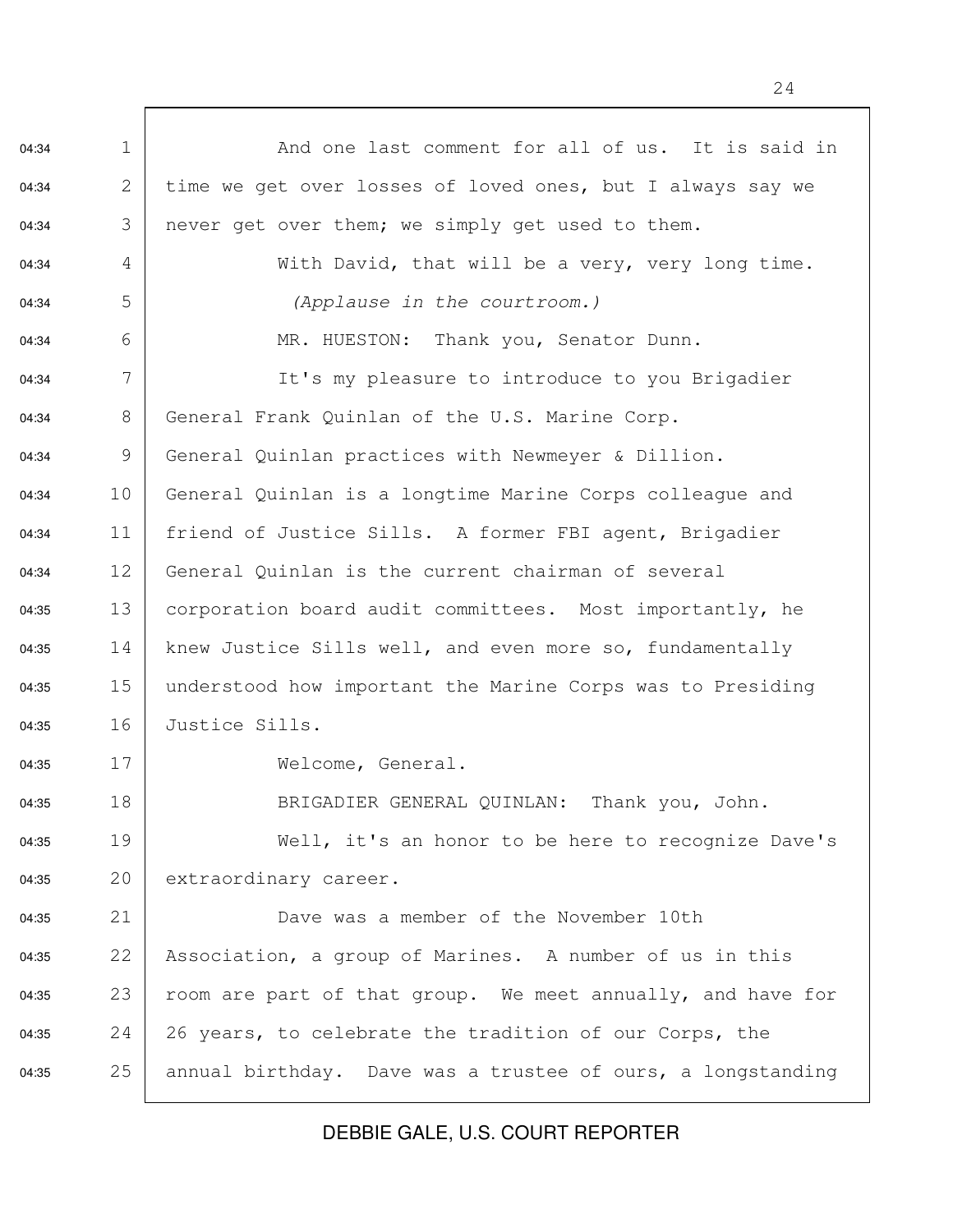04:35 1 trustee, and a trustee of our Corps' tradition. 04:35 2 When Dave retired, the Commandant of the Marine 04:35 3 Corps sent a letter to us. We'd hoped to read it and 04:35 4 congratulate Dave at the most recent birthday of the Marine 04:35 5 Corps. But, in talking with Justice Bill Bedsworth, we 04:36 6 decided we'd better present it to him right away. 04:36 7 So Bill and I drove to Dave's house. And there, 04:36  $\begin{array}{|l|} 8 & \text{we found him among a group of a } 1 \end{array}$  old-time friends and 04:36 9 | Marines in his library  $-$  his extensive library, as 04:36 10 Senator Dunn knows. We told Dave we would like to read the 04:36 11 Commandant's letter aloud. And Dave looked at us for a 04:36 12 moment. Then pulled himself out of his chair and he stood  $04:36$  13 at attention, so everyone else in the room stood at 04:36 14 attention, and we read the letter. And if I may, I'll read 04:36 15 it to you. 04:36 16 **LETTER FROM COMMANDANT OF THE UNITED STATES MARINE CORPS** 04:36 17 | "12 July 2011. 04:36 18 "Dear Justice Sills: 04:36 19 "On the occasion of your retirement from the 04:36 20 California Court of Appeal, I wish to extend my sincere 04:36 21 | appreciation on behalf of the United States Marine Corps for 04:36 22 your lifetime of devoted service to Corps and country. 04:36 23 "You answered our Nation's call and proved your 04:36 24 mettle as platoon and then a Company Commander in our Corps. 04:37 25 When you left our active ranks, you continued to use your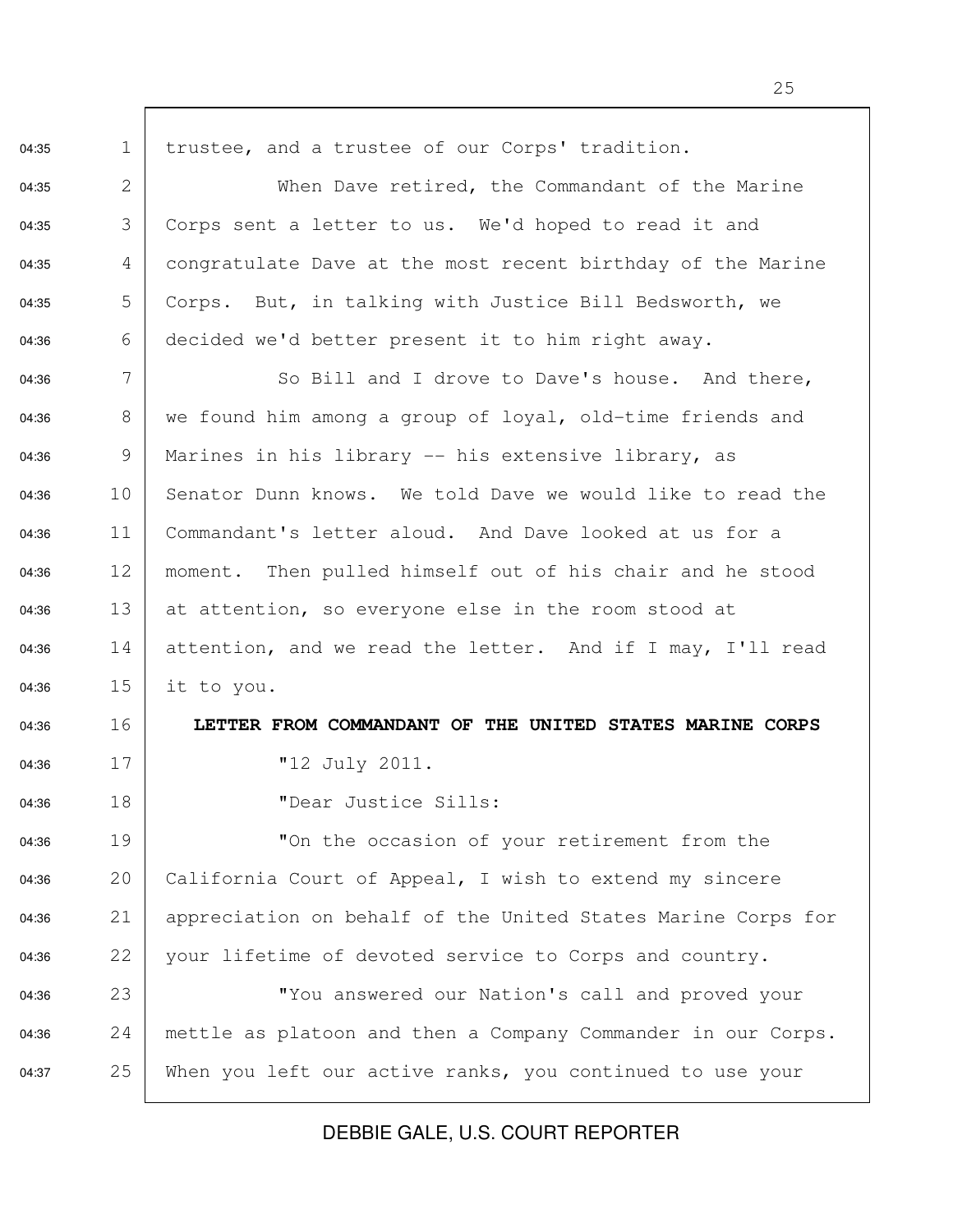04:37 1 exceptional leadership skills and legal talents to benefit 04:37 2 your community and your country. While practicing law and 04:37  $\begin{array}{|l|} 3 & \text{sevving as a city councilman, a mayor and a judge, you} \end{array}$ 04:37  $\begin{array}{c|c} 4 & \text{consistently demonstrated the utmost integrity,} \end{array}$ 04:37 5 professionalism and commitment. 04:37 6 "Your most recent assignment as a Presiding 04:37 7 Justice of the California Court of Appeal is a culmination 04:37  $\vert$  8 of many years of outstanding service and accomplishment. 04:37 9 The myriad of honors and awards you've received throughout 04:37 10 your career are testament to your outstanding professional 04:37 11 leadership and unwavering fidelity. As you now prepare to 04:37 12 leave the judicial ranks, know that you have earned the 04:37 13 admiration and respect of all who have known and served with 04:37 14 you, as well as the appreciation of a grateful nation. 04:37 15 "Thank you for dedicated service and job very well 04:37 16 done. 04:37 17 | Ton behalf of all Marines, my wife, Bonnie, and I 04:38 18 wish you and Susan all the best as you began the next 04:38 19 chapter of your lives. 04:38 20 | TSemper fidelis. 04:38 21 "James F. Amos, General. 04:38 22 "United States Marine Corps.

04:38 24 As we finished the letter, Dave stayed firmly at 04:38 25 attention. It's as though he was reporting for one last

04:38 23 "Commandant to the Marine Corps."

DEBBIE GALE, U.S. COURT REPORTER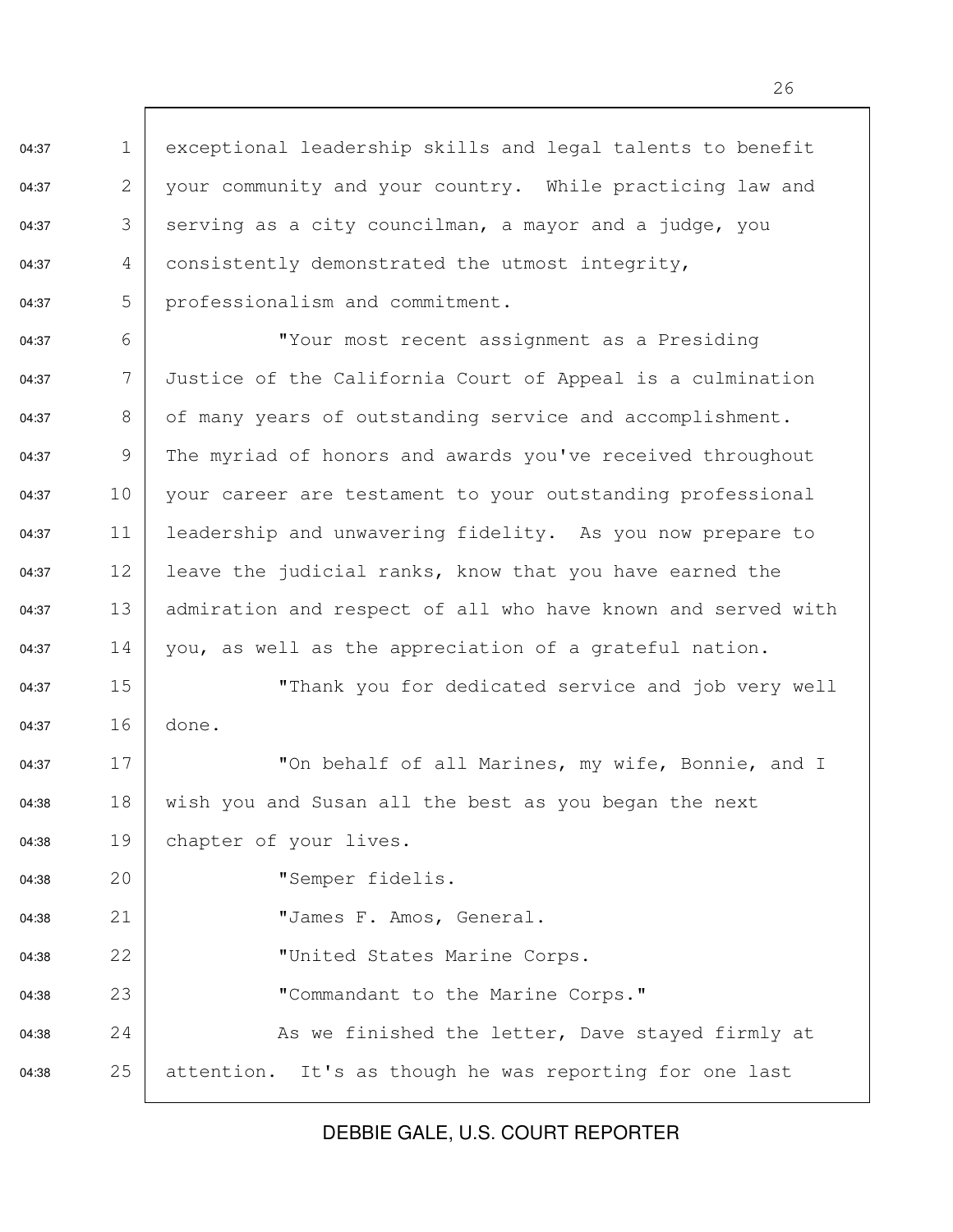$04:38$  1 duty. Dave knew that the Commandant reaching out is an 04:38 2 extraordinary event, and it signified our motto: Always 04:38 3 faithful. Always faithful to fellow Marines, as Dave was. 04:38 4 Judge Carter will close by directing us to a flag 04:38  $\qquad 5 \qquad$  presentation, rifle salute ceremony, over in front of the 04:38 6 Court of Appeal. 04:38 7 That was personally ordered by the Commandant of 04:38 8 the Marine Corps in honor of Dave, and to acknowledge 04:38 9 Susan's loyalty and fidelity to her husband and to our 04:38 10 Corps. 04:38 11 Thank you. 04:38 12 (Applause in the courtroom.) 04:38 13 MR. HUESTON: Thank you, General Quinlan. 04:39 14 Judge Andrew Guilford has served as a 04:39 15 United States District Court judge since 2006. Everyone in 04:39 16 here knows that he has been a pillar of the Orange County 04:39 17 Bar for decades, as a long-time resident partner at the 04:39 18 | Sheppard and Mullin law firm, as a former Orange County Bar 04:39 19 President, when he called for the founding of a public law 04:39 20 school in Orange County as well as for a federal courthouse 04:39 21 to be built in Orange County, and as our former California 04:39 22 State Bar President. And during his extensive period of 04:39 23 public service and private sector work, he naturally came to 04:39 24 | know the friend and greatly admired Justice Sills. 04:39 25 Judge Guilford.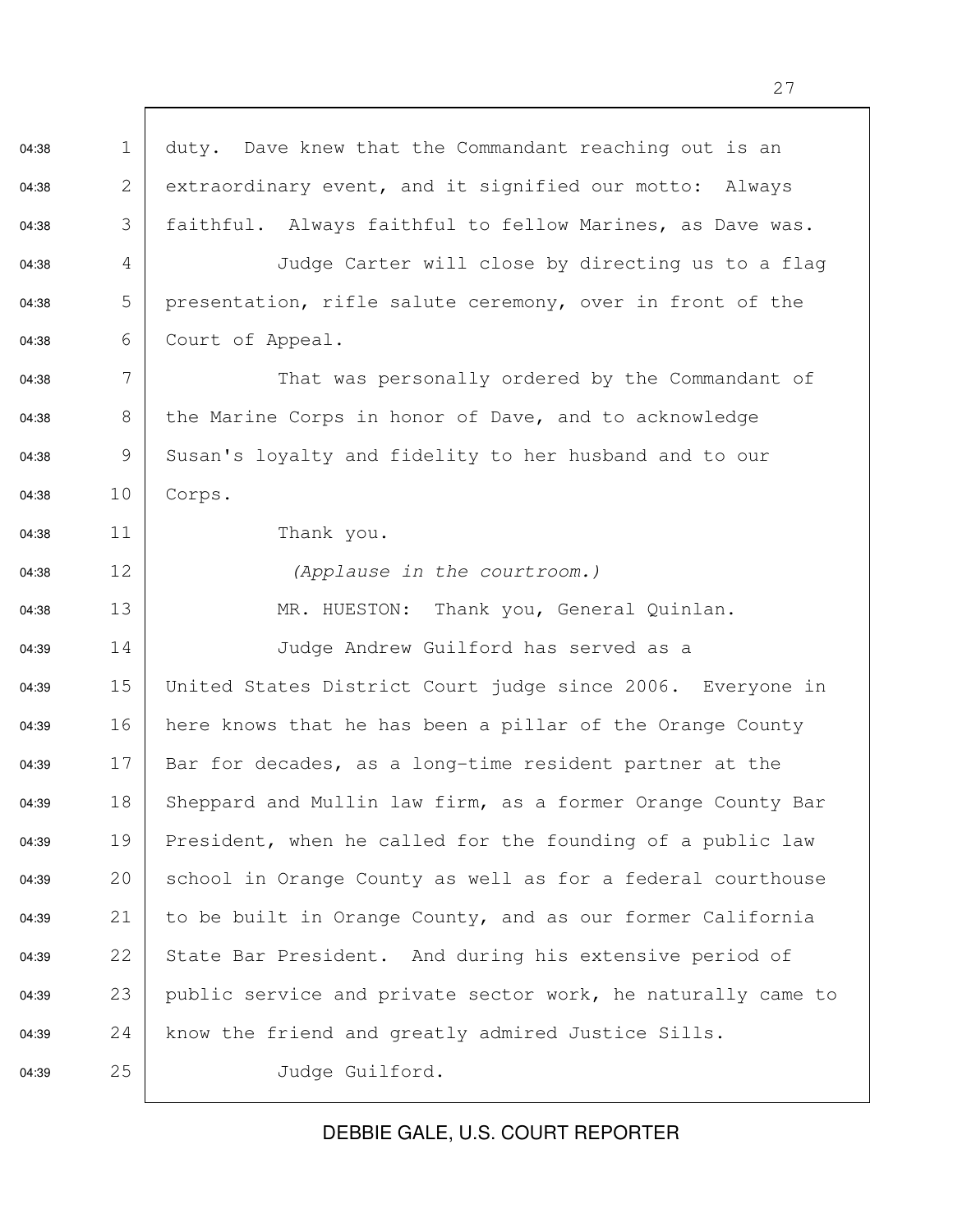04:39 1 JUDGE GUILFORD: Well, I'm really humbled as I 04:39 2 look out over this audience with so many great giants of our 04:39  $\begin{array}{c|c} \text{3} & \text{leq} \\ \text{1} & \text{1} \end{array}$  community who have contributed so much. I thank those 04:40  $\begin{array}{c|c} 4 & \text{who have put this together.} \end{array}$  I particularly thank them for 04:40  $\vert$  5 honoring me with the request that I speak. Indeed, it is 04:40 6 with humility that I do so.

04:40 7 | You know, lots of paper crosses my desk, and much 04:40  $\begin{array}{|l|} 8 & \text{of it reflects the shortcoming and disputes and squabbles} \end{array}$ 04:40 9 among people. But occasionally, over the last 20 years or 04:40 10 so, I've been blessed to get a document like this.

04:40 11 It is classy. It is usually brief. It is 04:40 12 | sometimes handwritten. It often raises fascinating points 04:40 13 to think about. And it has always made my day. It's been a 04:40 14 | personal letter from Presiding Justice David G. Sills.

04:40 15 Now I have a stack of these letters, and I'm sure 04:40 16 many of you have, likewise, been so blessed. I treasure 04:40 17 them.

04:41 18 We've had a reference to letters today from Joe. 04:41 19 | We didn't coordinate our comments here. Historically, such 04:41 20 letters have been common from great people. But now the art 04:41 21 seems to have been lost, except for truly legal great 04:41 22 people, truly great and gracious people. In many ways these 04:41 23 letters are the measure of this truly great and gracious man 04:41 24 we honor here today.

04:41 25 Here's one, very old, discussing plans to get a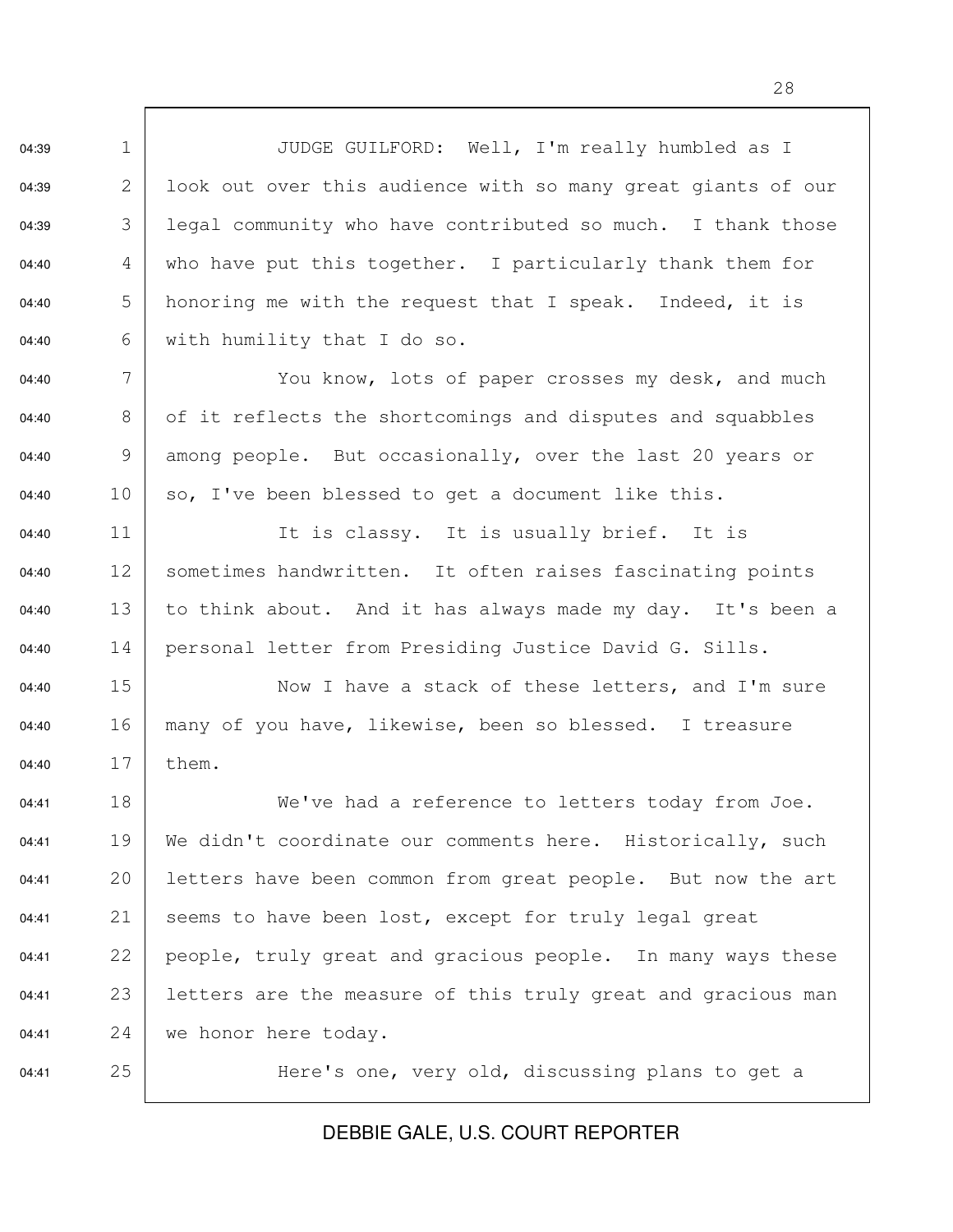04:41 1 law school at UCI. 04:41 2 Here's one about getting more justices for our 04:41 3 Court of Appeal in Orange County. 04:41 4 | Here's one with some insights about the war in 04:41 5 Iraq. 04:41 6 | Here's one sending an article on, yes, our mutual 04:41 7 | hero: Sir Winston Churchill. Graciously sent to me. It's 04:42 8 like I had a clipping service in the Presiding Justice of  $04:42$  9 this county. 04:42 10 (Laughter in the courtroom.) 04:42 11 Here's one graciously recommending a young man for 04:42  $12 \mid a \text{ job.}$ 04:42 13 And here's one saying we need to get together to  $04:42$  14 discuss our lists of the greatest U.S. Presidents. 04:42 15 (Laughter in the courtroom.) 04:42 16 Joe, I don't think it was Ronald Reagan. 04:42 17 But, you know, Dave used to dine with Ronald 04:42 18 Reagan. And I do wonder, maybe you wonder  $-$  except Joe may 04:42 19 have stolen my thunder -- whether Ronald Reagan would be 04:42 20 first on that list. Knowing Dave got me within one degree 04:42 21 of separation of that President. But, more importantly, 04:42 22 knowing Dave put me in personal contact with a truly great 04:42 23 man. 04:42 24 You know, his letters were straightforward and to 04:42 25 the point, like a Marine who gets the job done, takes the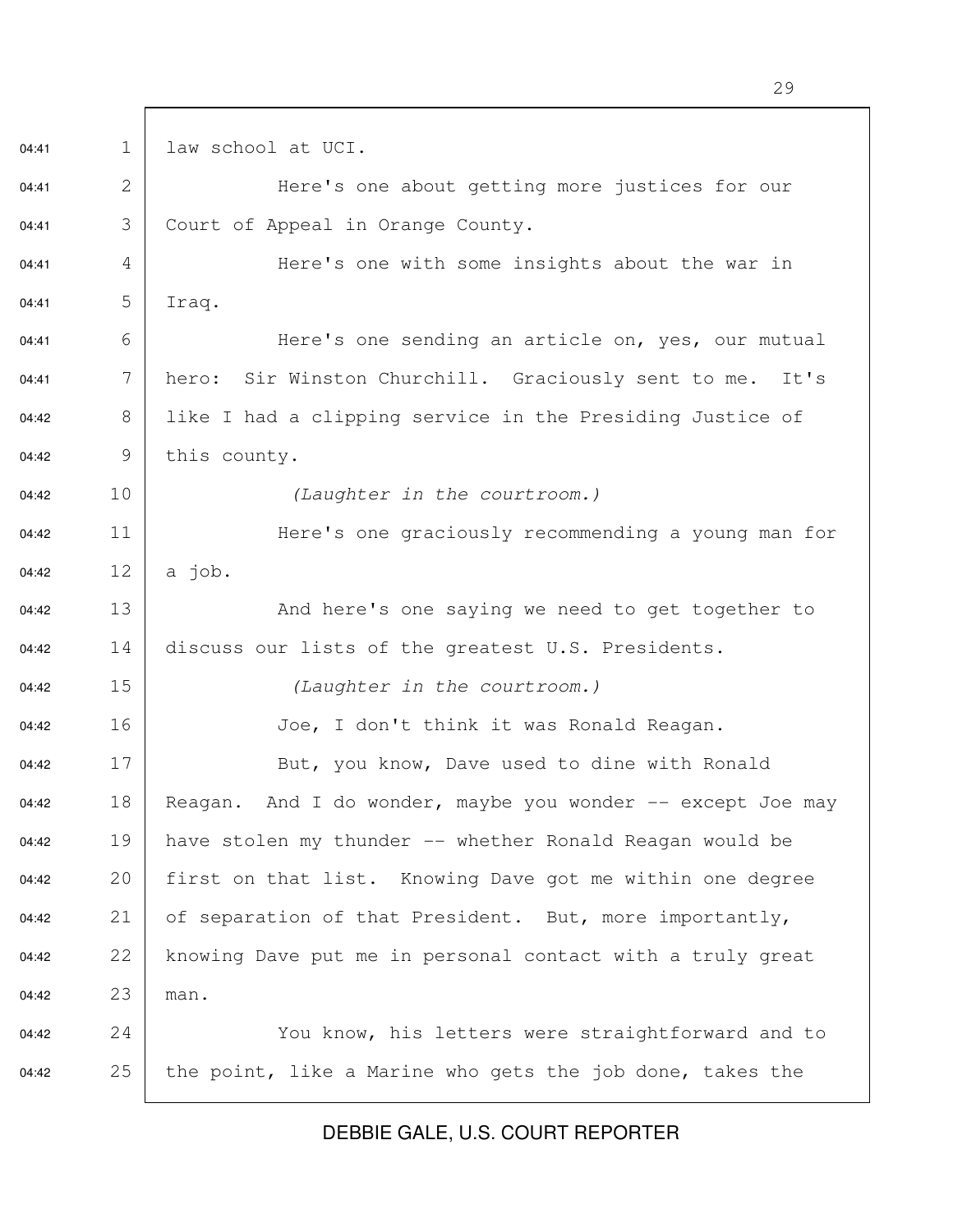04:43 1 hill. These letters were eloquent and well-written from a 04:43 2 very skilled writer of California's common law. These 04:43 3 letters all reflect a brilliant mind from a devoted student 04:43  $\begin{array}{c|c} 4 & \text{of history and the law.} \end{array}$  These letters reflect a kind and 04:43  $\qquad 5 \mid$  selfless heart, always generous and anxious to help others. 04:43 6 These letters were humble and gracious, sometimes providing  $04:43$  7 undeserved thank yous and support.

04:43 8 | Here's a fairly recent one, where he said, "As you 04:43 9 | know, I always feel uncomfortable when people start to sing 04:43 10 my praises."

04:43 11 Keeping that in mind and keeping in mind what our 04:43 12 chief judge down here told us, in terms of time limits, and 04:44 13 keeping in mind the hour that we now have, and keeping in 04:44 14 mind Justice Sills' appreciation of the skill of brief 04:44 15 communication, I'll bring my comments to a close. But I'll 04:44 16 | go back to that letter about getting together to discuss our 04:44 17 rankings of the greatest Presidents.

04:44 18 I'm sorry I never got a chance to have that 04:44 19 discussion. I will forever regret that. Sadly, I'll never 04:44 20 know the true insights of Dave that would have been provided 04:44 21 in that discussion. But Dave will always be on my list as a  $04:44$  22 great man, who served his country and his state and his city 04:44 23 and his beloved Orange County, all with the loving support  $04:44$  24 of his wife, Susan.

04:44 25 (To Mrs. Sills:) I hope you'll keep in touch with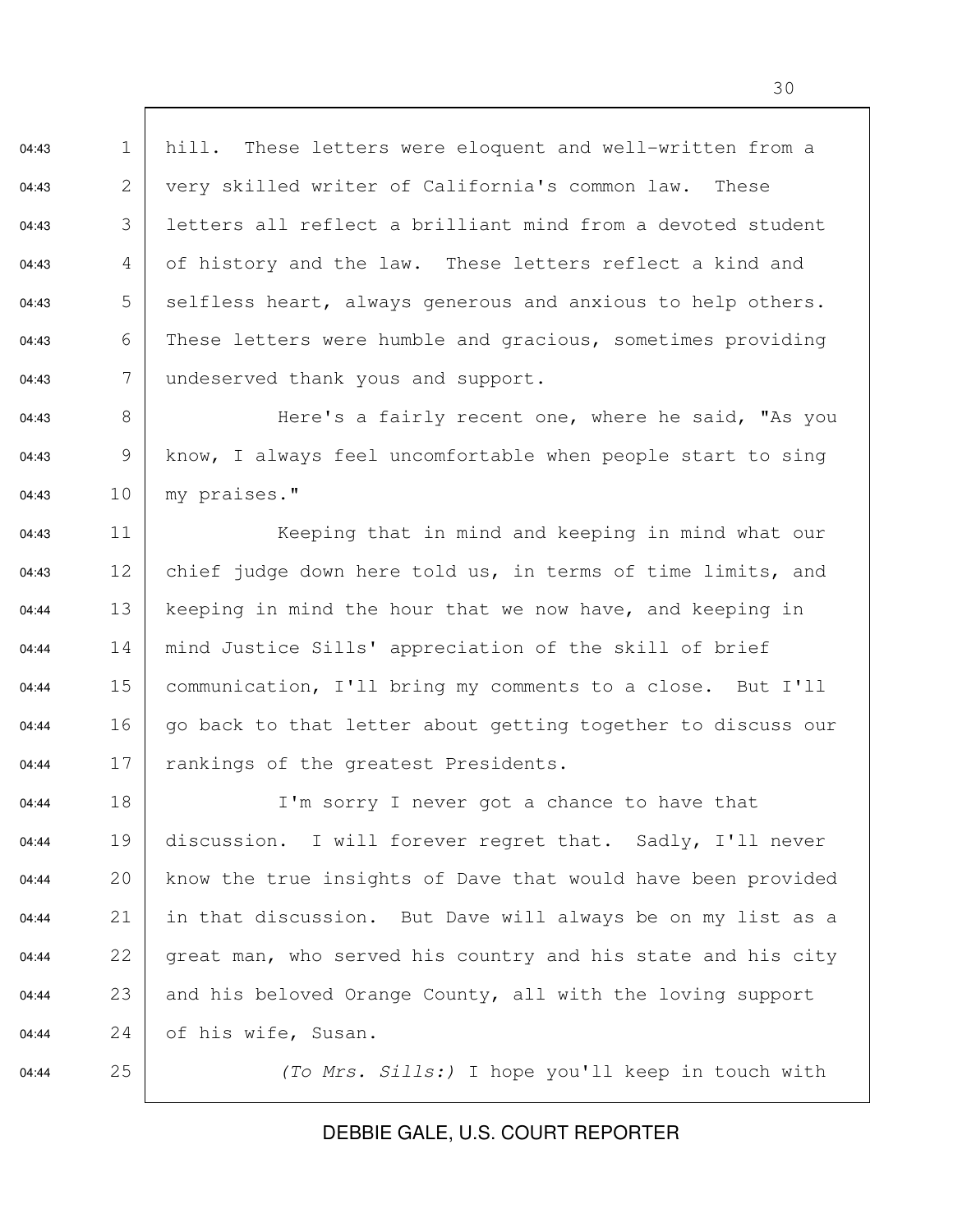04:45 1 us and all those who loved you, and love you, and loved 04:45 2 Dave. 04:45 3 I want to close with the words of a President and 04:45  $\begin{array}{c|c} 4 & a \neq b \end{array}$  a general ranking pretty high on my list. I'll close by 04:45  $\overline{5}$  paraphrasing what President Eisenhower said at the funeral 04:45 6 of Winston Churchill. 04:45  $\begin{array}{c|c} 7 & \text{Again, we didn't coordinate. It was referenced,} \end{array}$ 04:45 8 | from the quote read by Justice Rylaarsdam, about his two 04:45 9 heroes: Eisenhower and Churchill. 04:45 10 And the words of Eisenhower at that funeral, I 04:45 11 | think are largely applicable to our friend David Sills, so I 04:45 12 paraphrase: 04:45 13  $\vert$  2 At this moment, as our hearts stand at attention, 04:45 14 we say our affectionate, though sad, goodbye to the leader 04:45 15 to whom we all owe so much. In the coming years, folks will 04:45 16 strive to interpret the motives, describe the 04:45 17 accomplishments, and extol the virtues of David Sills  $-$ 04:46 18 judge, soldier, statesman, and citizen  $-$  that this great 04:46 19 county was proud to claim as its own. 04:46 20 Among all the things so written or spoken, there 04:46 21 will ring out one uncontestable refrain: Here was a 04:46 22 champion of justice. 04:46 23 | May God grant that we, and the generations who 04:46 24 will remember him, heed the lessons he taught us in his 04:46 25 deeds, in his words, in his life. May we carry on his work

DEBBIE GALE, U.S. COURT REPORTER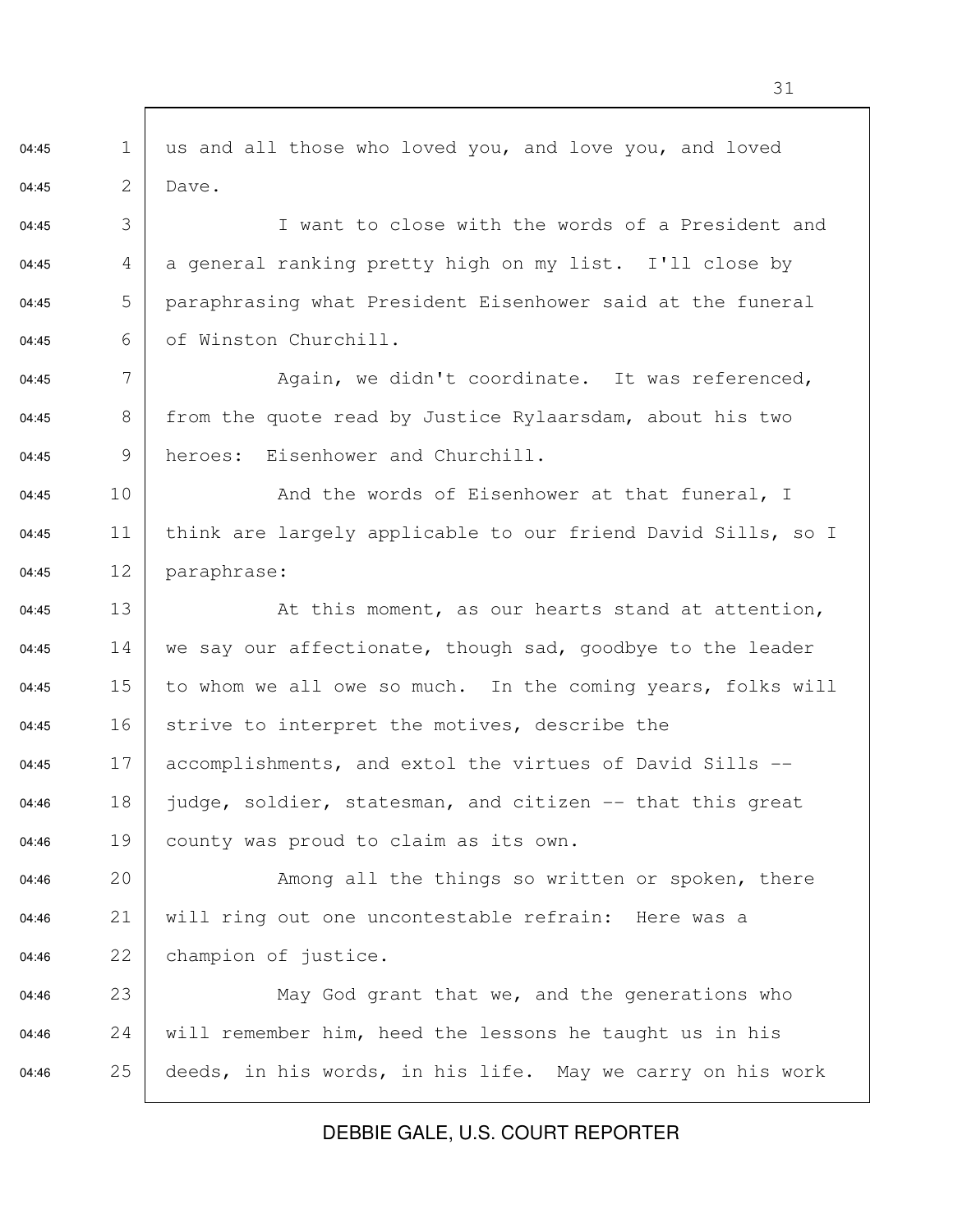04:46 1 until no one is denied justice, and no person is denied 04:46 2 | opportunity for fulfillment. 04:46 3 Now, to you, Justice Sills, my old friend: 04:46 4 Farewell. 04:46 5 Farewell, yes, for now. But my faith tells me 04:47 6 | that I will again be in the presence of this powerful force, 04:47  $\blacksquare$  7 | who will again be teaching me what it means to be great, not 04:47 8 through his vast knowledge of history, but through being 04:47 9 himself. 04:47 10 (Applause in the courtroom.) 04:47 11 JUDGE CARTER: Well, in a few moments, we're going 04:47 12 to retire the colors. 04:47 13 (To Justice Cantil-Sakauye:) In a few moments, 04:47 14 I'm going to ask, after the retiring of the colors, if you 04:47 15 would be so gracious as to adjourn us at the conclusion, 04:47 16 Chief. 04:47 17 But before doing so, I want to give you some 04:47 18 directions, because I don't think we'll have your attention. 04:47 19 | We're going to gather in a true military operation that Dave 04:47 20 would be so proud of, at  $5:00$  o'clock  $-$  the big hand's on 04:47 21 the "12" and the small on the "5"  $-$  across the street at 04:48 22 the Court of Appeal. And the Santa Ana Police Department is 04:48 23 waiting to block the intersection during rush hour. 04:48 24 So they're asking us to exit the courthouse as 04:48 25 quickly as possible, gather at the corner, and they're going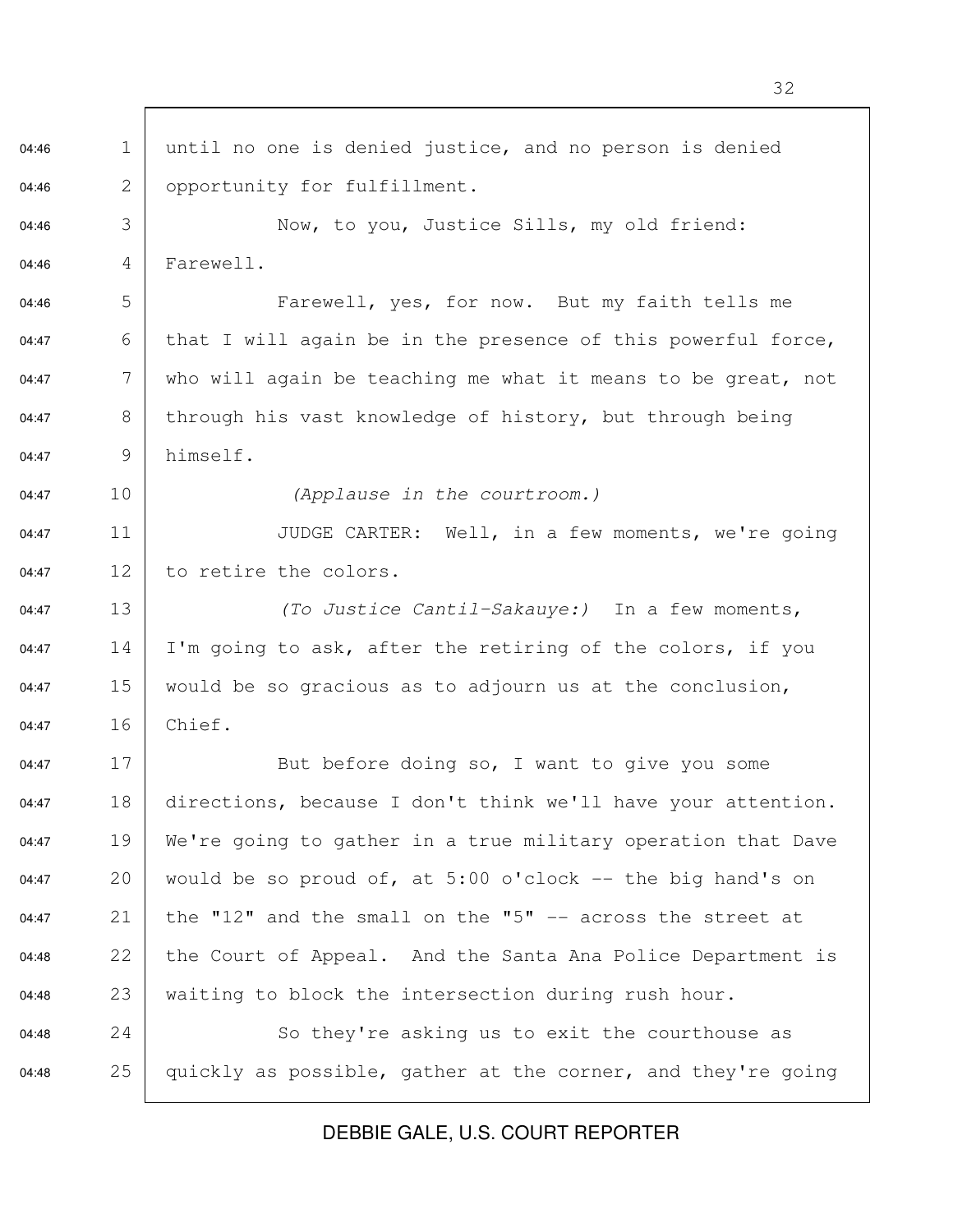$04:48$  1 to escort us and close  $-$  if you can imagine  $-$  the  $04:48$  2 intersection for a few brief seconds. 04:48 3 | Tf you're lucky enough to make that group, you're  $04:48$  4 blessed. The rest of you are on your own in terms of  $04:48$  5 traffic. 04:48 6 6 (Laughter in the courtroom.) 04:48  $\begin{array}{c|c|c|c|c|c} \hline \text{04:48} & \text{7} & \text{This are } 7 & \text{This are } 7 & \text{and } 7 & \text{and } 7 & \text{and } 7 & \text{and } 7 & \text{and } 7 & \text{and } 7 & \text{and } 7 & \text{and } 7 & \text{and } 7 & \text{and } 7 & \text{and } 7 & \text{and } 7 & \text{and } 7 & \text{and } 7 & \text{and } 7 & \text{and } 7 & \text{and } 7 & \text{and } 7 & \text{and } 7 & \text{and } 7 &$ 04:48  $\begin{array}{|l|} 8 & \text{There will be a traditional rifle salute.} \end{array}$  The flag will be 04:48 9 presented to Susan. 04:48 10 When we retire these colors, we're retiring the 04:48 11 colors for the ceremony. But our affection, Susan, for you  $04:48$  12 and Dave will never be retired. 04:48 13 God bless Captain Sills, Justice Sills, our friend 04:48 14 David. 04:48 15 Retire the colors. 04:48 16 (United State Marine Corps retire the 04:49 17 *colors.*) 04:49 18 Captain, if you would step forward, please, and 04:49 19 escort Mrs. Sills. 04:49 20 (Marine Captain Tetzloff escorts Mrs. Sills 04:49 21 from the proceedings.) 04:49 22 Chief, would you adjourn our courts. 04:49 23 **ADJOURNMENT** 04:49 24 CHIEF JUSTICE CANTIL-SAKAUYE: Yes. Thank you for 04:49 25 the honor.